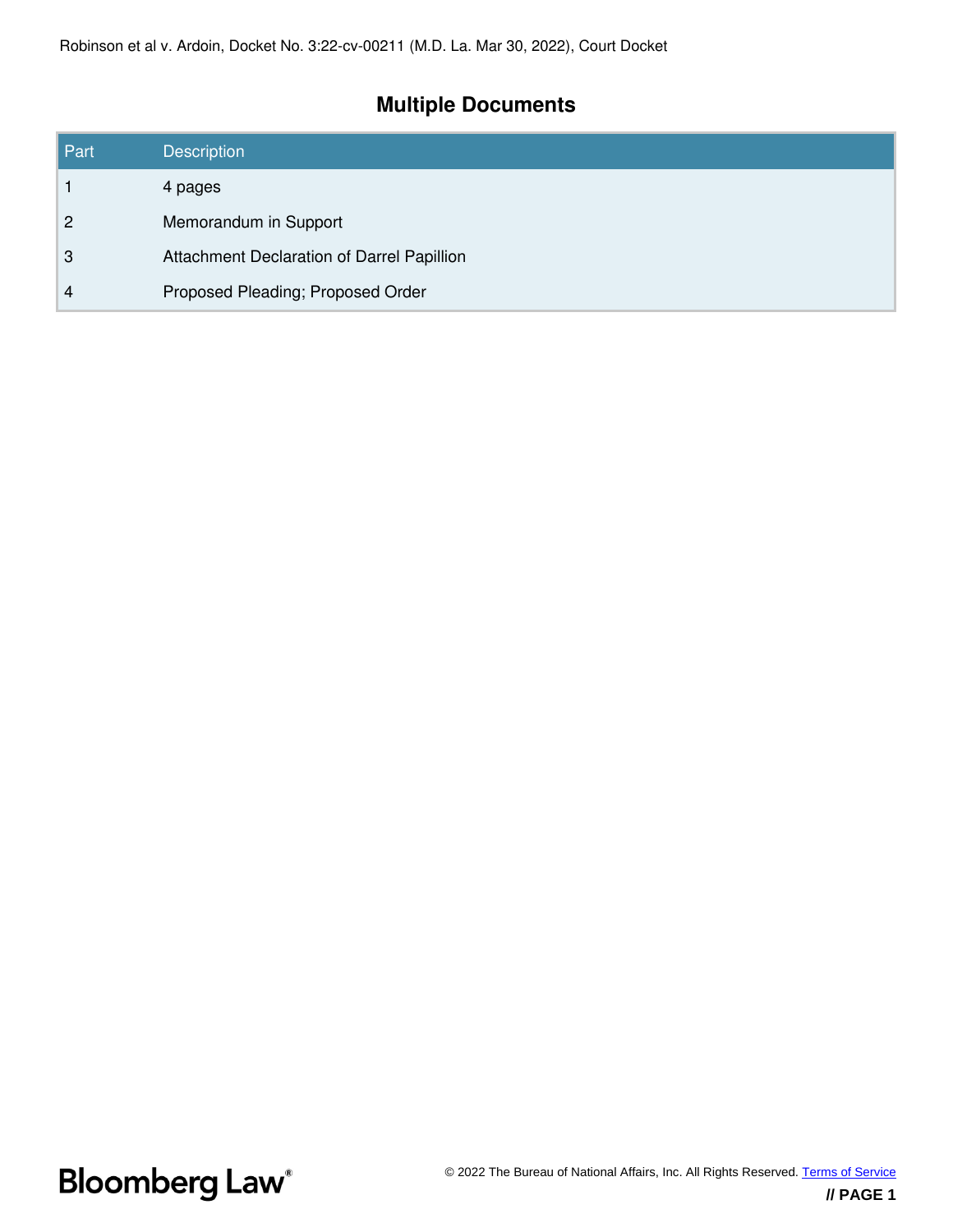# **IN THE UNITED STATES DISTRICT COURT FOR THE MIDDLE DISTRICT OF LOUISIANA**

| PRESS ROBINSON, EDGAR CAGE,<br>DOROTHY NAIRNE, EDWIN RENÉ SOULÉ,<br>ALICE WASHINGTON, CLEE EARNEST<br>LOWE, DAVANTE LEWIS, MARTHA DAVIS,<br>AMBROSE SIMS, NATIONAL ASSOCIATION<br>FOR THE ADVANCEMENT OF COLORED<br>PEOPLE ("NAACP") LOUISIANA STATE<br>CONFERENCE, and POWER COALITION FOR<br>EQUITY AND JUSTICE, | Case No. $3:22$ -cv-00211-SDD-SDJ c/w |  |
|--------------------------------------------------------------------------------------------------------------------------------------------------------------------------------------------------------------------------------------------------------------------------------------------------------------------|---------------------------------------|--|
| Plaintiffs,                                                                                                                                                                                                                                                                                                        |                                       |  |
| V.                                                                                                                                                                                                                                                                                                                 |                                       |  |
| KYLE ARDOIN, in his official capacity as<br>Secretary of State for Louisiana,                                                                                                                                                                                                                                      |                                       |  |
| Defendant.                                                                                                                                                                                                                                                                                                         |                                       |  |
| EDWARD GALMON, SR., CIARA HART,<br>NORRIS HENDERSON, and TRAMELLE<br>HOWARD,                                                                                                                                                                                                                                       |                                       |  |
| Plaintiffs,                                                                                                                                                                                                                                                                                                        | Case No. 3:22-cv-00214-SDD-SDJ        |  |
| V.                                                                                                                                                                                                                                                                                                                 |                                       |  |
| R. KYLE ARDOIN, in his official capacity as<br>Louisiana Secretary of State,                                                                                                                                                                                                                                       |                                       |  |
| $D = \int a \cdot a \cdot d \cdot a$                                                                                                                                                                                                                                                                               |                                       |  |

Defendant.

# *GALMON* **PLAINTIFFS' MOTION FOR PRELIMINARY INJUNCTION**

Pursuant to Federal Rule of Civil Procedure 65(a), Plaintiffs Edward Galmon, Sr., Ciara Hart, Norris Henderson, and Tramelle Howard, for the reasons set forth herein and in the memorandum of law filed concurrently with this motion, and as supported by the materials submitted therewith, respectfully move for an order preliminarily enjoining Defendant R. Kyle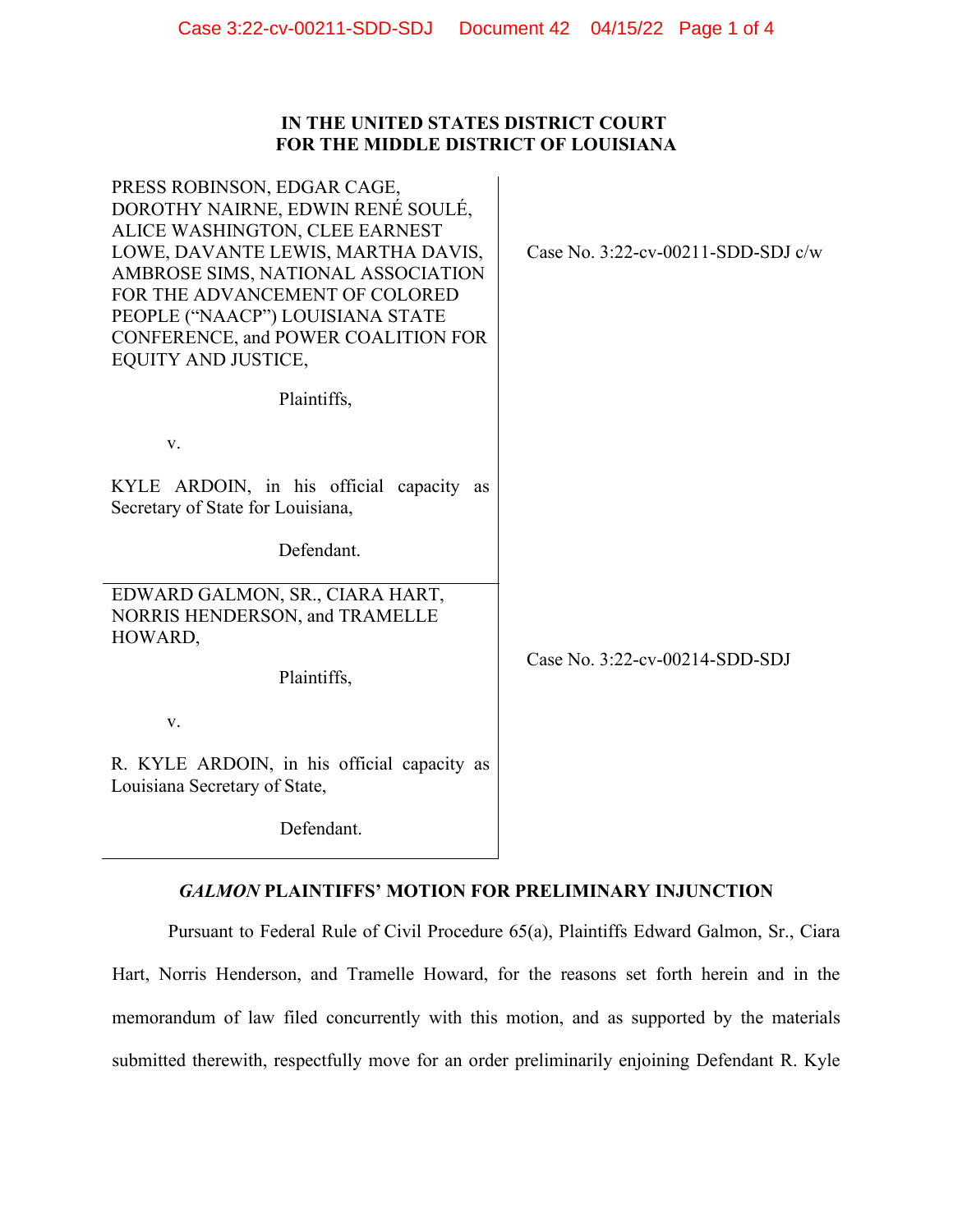#### Case 3:22-cv-00211-SDD-SDJ Document 42 04/15/22 Page 2 of 4

Ardoin, in his official capacity as Louisiana Secretary of State, from enforcing the boundaries of the congressional districts as drawn in House Bill 1 ("HB 1").

A preliminary injunction is warranted here because Plaintiffs are likely to succeed on the merits of their claim that HB 1 violates Section 2 of the Voting Rights Act of 1965, 52 U.S.C. § 10301, by failing to include a second congressional district in which Black voters have the opportunity to elect their preferred candidates. Louisiana has a Black population sufficiently large and geographically compact to create an additional majority-Black congressional district that includes the Baton Rouge area and the delta parishes along the Mississippi border. Rather than draw an additional Black-opportunity district as required by federal law, the Louisiana State Legislature instead chose to limit the ability of Black Louisianians in this area to elect candidates of their choice to Congress, thus diluting the voting strength of a politically cohesive minority group in violation of Section 2. *See Johnson v. De Grandy*, 512 U.S. 997, 1007 (1994). Plaintiffs have shown that they have satisfied the threshold preconditions established in *Thornburg v. Gingles*, 478 U.S. 30, 50–51 (1986), and that, considering the totality of circumstances, "the political processes leading to nomination or election in the State or political subdivision are not equally open to participation" by members of Louisiana's Black community. 52 U.S.C.  $§ 10301(b).$ 

Moreover, Plaintiffs will suffer irreparable injury to their fundamental voting rights without preliminary injunctive relief. *See, e.g.*, *League of Women Voters of N.C. v. North Carolina*, 769 F.3d 224, 247 (4th Cir. 2014); *Obama for Am. v. Husted*, 697 F.3d 423, 436 (6th Cir. 2012). The balance of equities and the public interest favor an injunction that "would result in expanded voting opportunities for Louisiana voters." *Harding v. Edwards*, 487 F. Supp. 3d 498, 527 (M.D. La. 2020); *see also, e.g.*, *Ga. State Conf. of NAACP v. Fayette Cnty. Bd. of Comm'rs*, 118 F. Supp.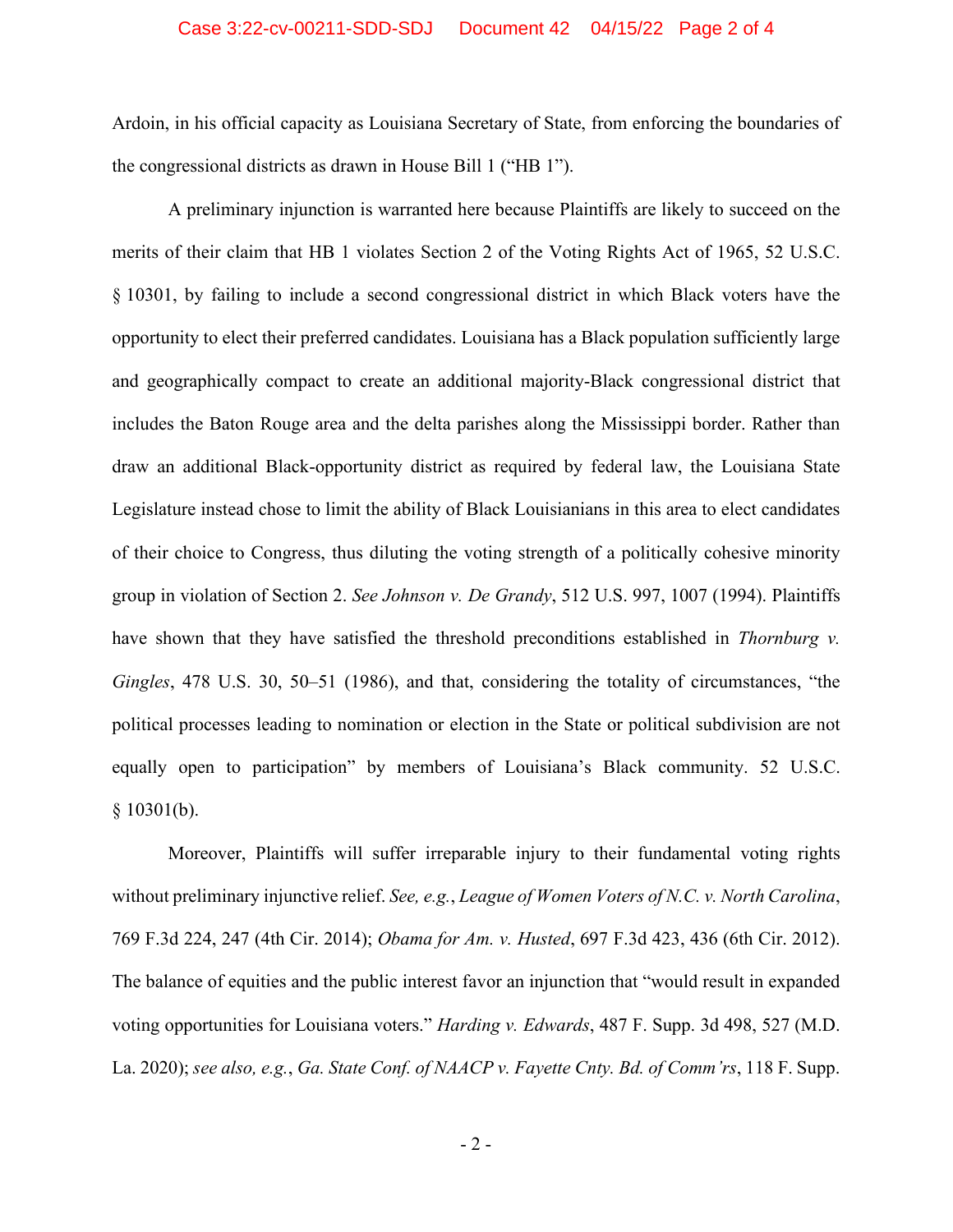#### Case 3:22-cv-00211-SDD-SDJ Document 42 04/15/22 Page 3 of 4

3d 1338, 1348–49 (N.D. Ga. 2015) (finding that "the harm [plaintiffs] would suffer by way of vote dilution outweighs the harm to the [defendant]" and that "the public interest is best served by ensuring . . . that all citizens . . . have an equal opportunity to elect the representatives of their choice"). And given that Louisiana's candidate qualifying period does not begin until the end of July—more than *three months*from now—there is ample time for the adoption and implementation of a remedial congressional plan.

Plaintiffs therefore request that the Court issue a preliminary injunction enjoining Defendant from enforcing or giving any effect to the boundaries of the congressional districts as drawn in HB 1, including barring Defendant from conducting any congressional elections under the enacted map, and ensure that necessary remedies are timely adopted and a lawful congressional map is in place in advance of this year's midterm elections.

Plaintiffs further request that the Court waive the posting of security as otherwise required by Federal Rule of Civil Procedure 65(c). *See, e.g.*, *Planned Parenthood Gulf Coast, Inc. v. Kliebert*, 141 F. Supp. 3d 604, 652 (M.D. La. 2015) (security requirement "may be waived where the gravity of interest is great and no proper showing of a harm's likelihood or a probable loss is made"); *see also New Ga. Project v. Raffensperger*, 484 F. Supp. 3d 1265, 1307 n.33 (N.D. Ga. 2020) (exercising discretion to waive security in voting rights case).

#### [SIGNATURE BLOCK ON NEXT PAGE]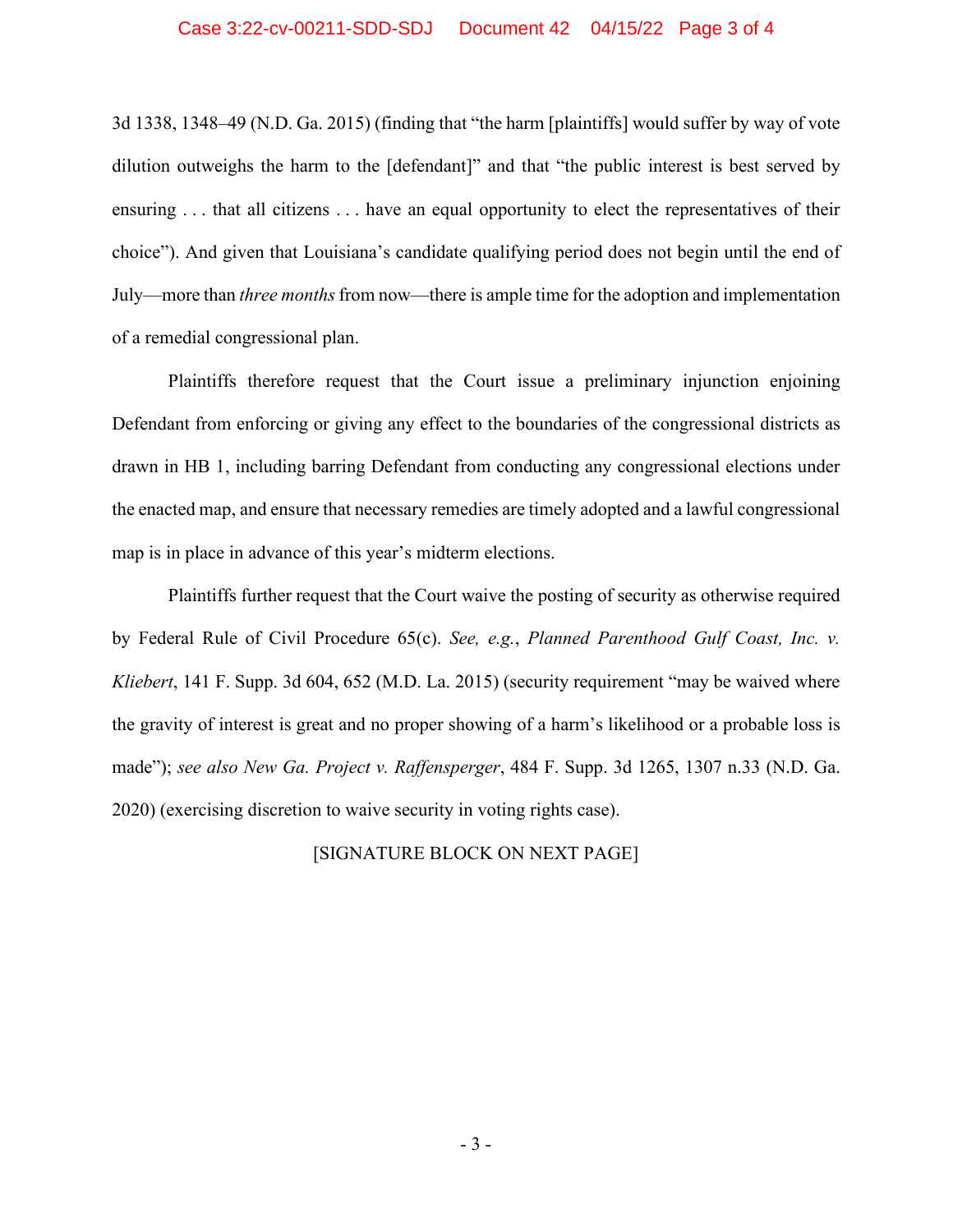By *s/Darrel J. Papillion*  Darrel J. Papillion (Bar Roll No. 23243) Renee C. Crasto (Bar Roll No. 31657) Jennifer Wise Moroux (Bar Roll No. 31368) **WALTERS, PAPILLION, THOMAS, CULLENS, LLC** 12345 Perkins Road, Building One Baton Rouge, Louisiana 70810 Phone: (225) 236-3636 Fax: (225) 236-3650 Email: papillion@lawbr.net Email: crasto@lawbr.net Email: jmoroux@lawbr.net

Dated: April 15, 2022 Respectfully submitted,

Abha Khanna\* Jonathan P. Hawley\* **ELIAS LAW GROUP LLP** 1700 Seventh Avenue, Suite 2100 Seattle, Washington 98101 Phone: (206) 656-0177 Facsimile: (206) 656-0180 Email: akhanna@elias.law Email: jhawley@elias.law

Lalitha D. Madduri\*\* Olivia N. Sedwick\* Jacob D. Shelly\* **ELIAS LAW GROUP LLP** 10 G Street NE, Suite 600 Washington, D.C. 20002 Phone: (202) 968-4490 Facsimile: (202) 968-4498 Email: lmadduri@elias.law Email: osedwick@elias.law Email: jshelly@elias.law

*Counsel for Plaintiffs*

\*Admitted *pro hac vice* \*\**Pro hac vice* application pending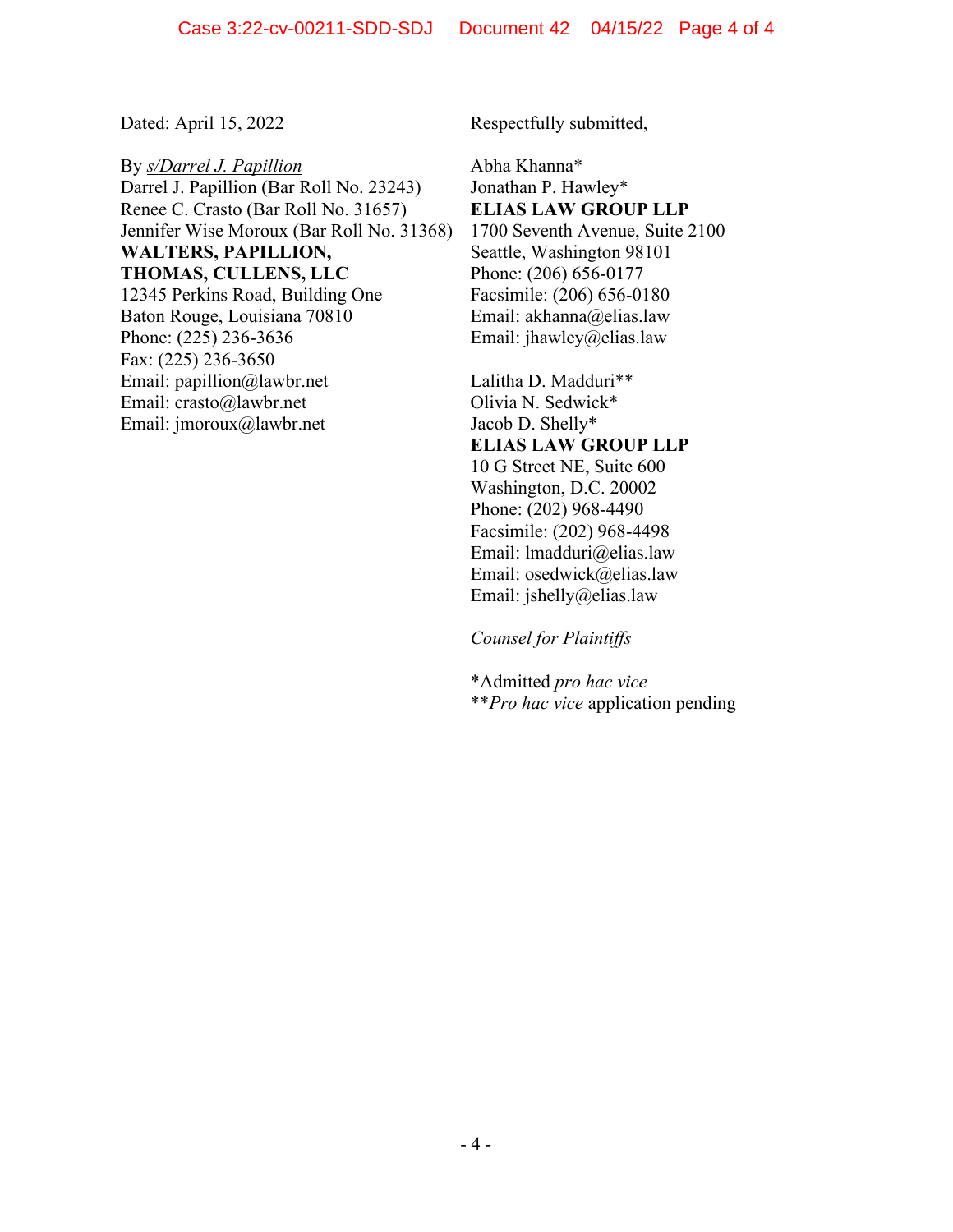# **IN THE UNITED STATES DISTRICT COURT FOR THE MIDDLE DISTRICT OF LOUISIANA**

| PRESS ROBINSON, EDGAR CAGE,<br>DOROTHY NAIRNE, EDWIN RENÉ SOULÉ,<br>ALICE WASHINGTON, CLEE EARNEST<br>LOWE, DAVANTE LEWIS, MARTHA DAVIS,<br>AMBROSE SIMS, NATIONAL ASSOCIATION<br>FOR THE ADVANCEMENT OF COLORED<br>PEOPLE ("NAACP") LOUISIANA STATE<br>CONFERENCE, and POWER COALITION FOR<br>EQUITY AND JUSTICE, | Case No. $3:22$ -cv-00211-SDD-SDJ c/w |
|--------------------------------------------------------------------------------------------------------------------------------------------------------------------------------------------------------------------------------------------------------------------------------------------------------------------|---------------------------------------|
| Plaintiffs,                                                                                                                                                                                                                                                                                                        |                                       |
| V.                                                                                                                                                                                                                                                                                                                 |                                       |
| KYLE ARDOIN, in his official capacity as<br>Secretary of State for Louisiana,                                                                                                                                                                                                                                      |                                       |
| Defendant.                                                                                                                                                                                                                                                                                                         |                                       |
| EDWARD GALMON, SR., CIARA HART,<br>NORRIS HENDERSON, and TRAMELLE<br>HOWARD,                                                                                                                                                                                                                                       | Case No. 3:22-cv-00214-SDD-SDJ        |
| Plaintiffs,                                                                                                                                                                                                                                                                                                        |                                       |
| V.                                                                                                                                                                                                                                                                                                                 |                                       |
| R. KYLE ARDOIN, in his official capacity as<br>Louisiana Secretary of State,                                                                                                                                                                                                                                       |                                       |
| Defendant.                                                                                                                                                                                                                                                                                                         |                                       |

# *GALMON* **PLAINTIFFS' MEMORANDUM OF LAW IN SUPPORT OF MOTION FOR PRELIMINARY INJUNCTION**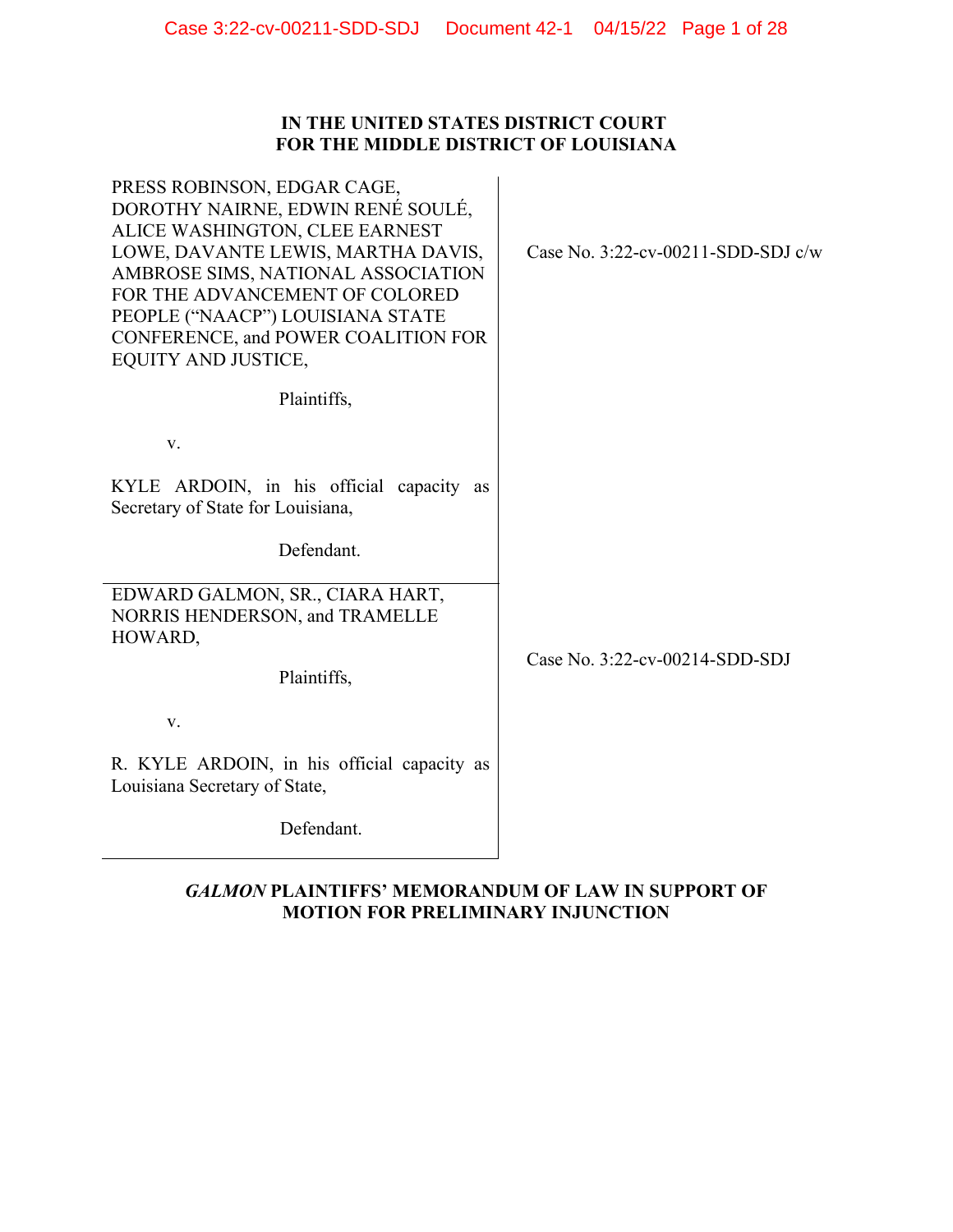# **TABLE OF CONTENTS**

| I. |           | Plaintiffs are substantially likely to prove that HB 1 violates Section 2 of the |                                                                                                                                 |  |  |
|----|-----------|----------------------------------------------------------------------------------|---------------------------------------------------------------------------------------------------------------------------------|--|--|
|    | A.        |                                                                                  | Gingles One: A second compact, majority-Black district can be drawn in                                                          |  |  |
|    | <b>B.</b> |                                                                                  |                                                                                                                                 |  |  |
|    | $C$ .     |                                                                                  | Gingles Three: White Louisianians engage in bloc voting to defeat Black-                                                        |  |  |
|    | D.        |                                                                                  | Under the totality of circumstances, HB 1 denies Black voters equal                                                             |  |  |
|    |           | 1.                                                                               | Senate Factor One: Louisiana has an ongoing history of official,                                                                |  |  |
|    |           | 2.                                                                               | Senate Factor Two: Louisiana voters are racially polarized 12                                                                   |  |  |
|    |           | 3.                                                                               | Senate Factor Three: Louisiana's voting practices enhance the                                                                   |  |  |
|    |           | 4.                                                                               | Senate Factor Four: Louisiana has no history of candidate slating                                                               |  |  |
|    |           | 5.                                                                               | Senate Factor Five: Louisiana's discrimination has produced<br>severe socioeconomic disparities that impair Black Louisianians' |  |  |
|    |           | 6.                                                                               | Senate Factor Six: Both overt and subtle racial appeals are                                                                     |  |  |
|    |           | 7.                                                                               | Senate Factor Seven: Black Louisianians are historically                                                                        |  |  |
|    |           | 8.                                                                               | Senate Factor Eight: Louisiana has not been responsive to its Black                                                             |  |  |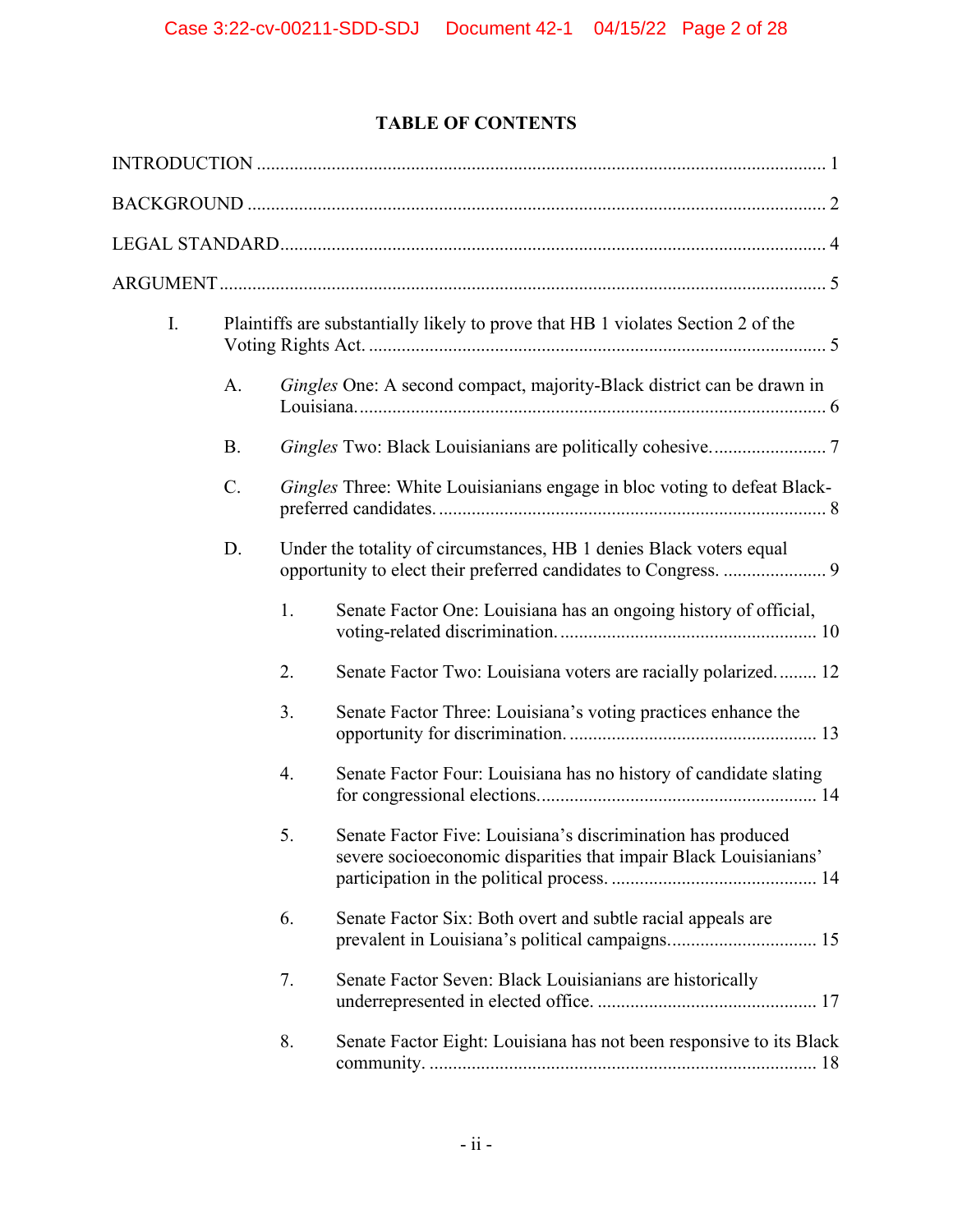|    | 9.  | Senate Factor Nine: The justification for the new congressional                                                                 |  |  |
|----|-----|---------------------------------------------------------------------------------------------------------------------------------|--|--|
|    | 10. | Black Louisianians are significantly underrepresented—and white<br>Louisianians are significantly overrepresented—under HB 1 20 |  |  |
| П. |     | Plaintiffs and other Black Louisianians will suffer irreparable harm absent a                                                   |  |  |
| Ш. |     |                                                                                                                                 |  |  |
|    |     | 24                                                                                                                              |  |  |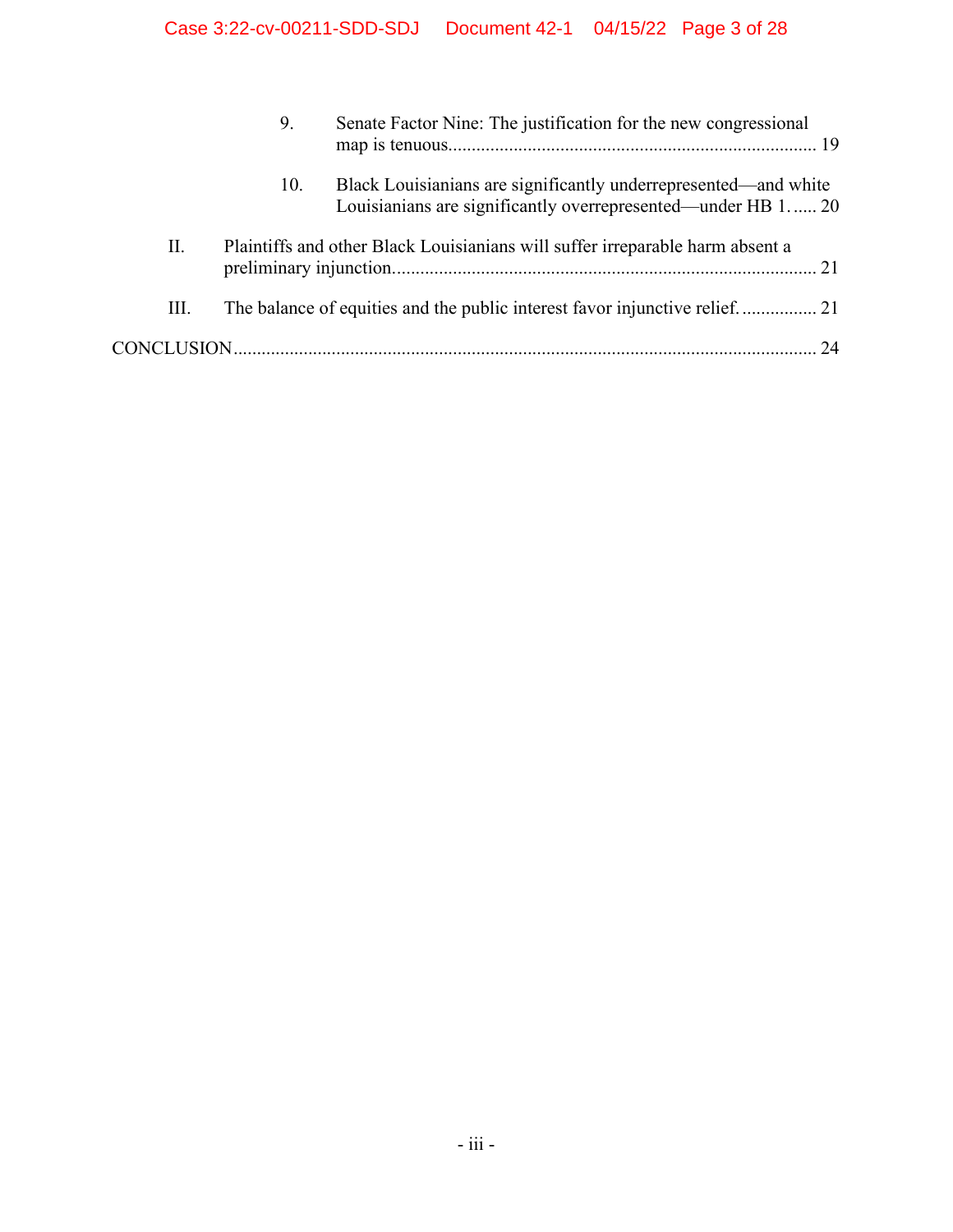### **INTRODUCTION**

<span id="page-8-0"></span>Consider at the outset two critical facts: Louisiana has six congressional districts and a Black population of over 33%—one-third of the state's population. Given this demographic reality, it is unsurprising that voices across Louisiana called for the creation of a second Blackopportunity congressional district during the latest round of redistricting. This chorus, which shared the simple belief that the state's congressional delegation ought to reflect its population, came from all quarters. Activists, community leaders, and ordinary Louisianians petitioned lawmakers. Legislators introduced multiple maps that included a second majority-Black district. And Governor John Bel Edwards pledged to veto any new map that failed to comply with the requirements of federal law. Governor Edwards was correct: The creation of a second district in which Black voters have the opportunity to elect their candidates of choice is not only the fairest result for the people of Louisiana—it is *required* by Section 2 of the Voting Rights Act of 1965.

Despite the mandates of federal law and the entreaties of citizens and government officials alike, the Louisiana State Legislature enacted House Bill 1 ("HB 1"), drawing a new congressional map that dilutes the votes of the state's Black citizens. Louisiana has a Black population sufficiently large and geographically compact to create a second majority-Black congressional district that includes the Baton Rouge area and the delta parishes along the Mississippi border. Rather than draw this district as required by federal law, the Legislature engaged in textbook examples of "packing" and "cracking": The new plan packs Black voters into the Second Congressional District and cracks the rest among the state's remaining, predominantly white districts. Consequently, Louisiana's new congressional map—combined with the state's racially polarized voting, the severe socioeconomic disparities between Black and white Louisianians, and the ongoing effects of a tragic history of discrimination and racial appeals in campaigns—denies the state's Black voters equal access to the political process in violation of Section 2.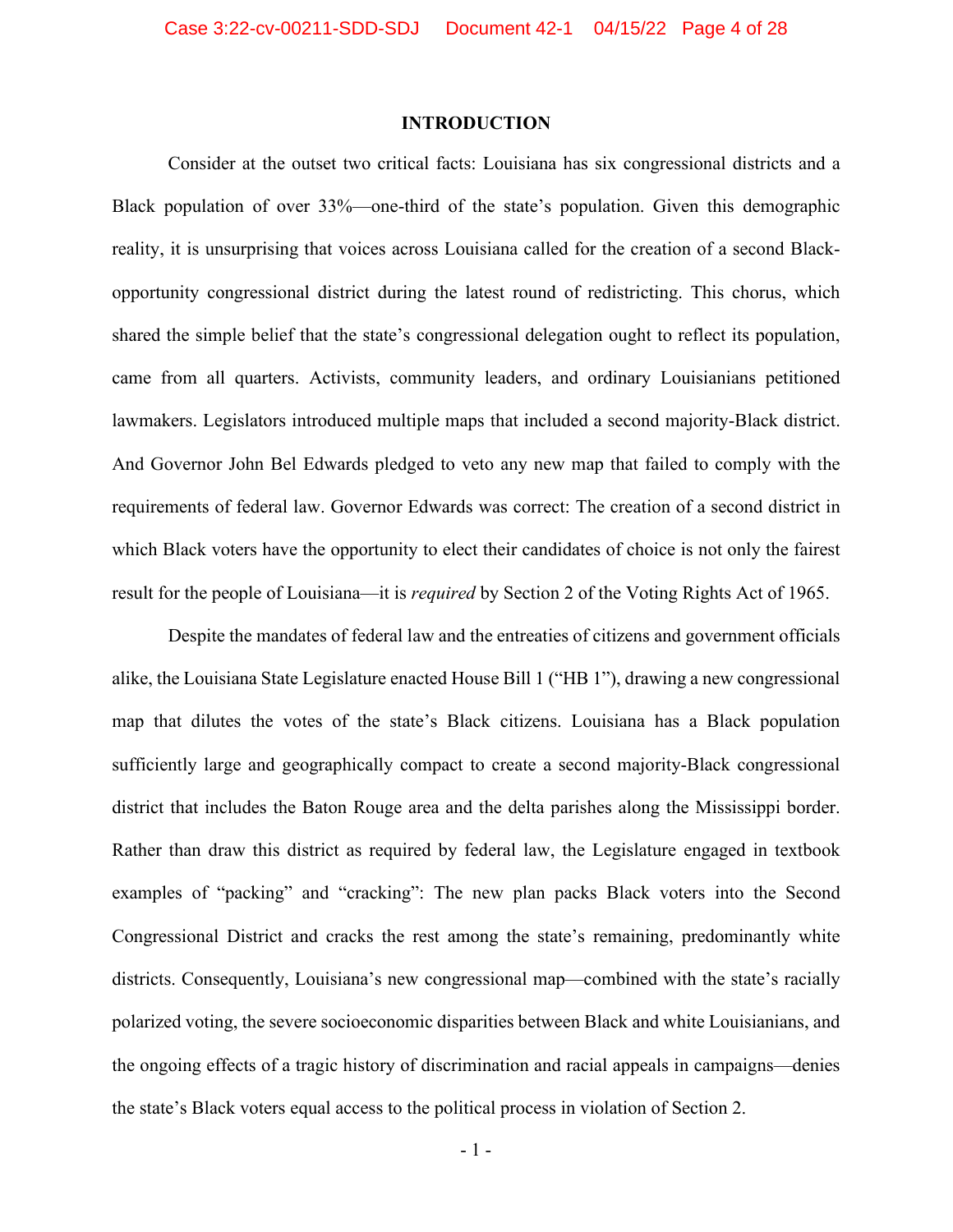#### Case 3:22-cv-00211-SDD-SDJ Document 42-1 04/15/22 Page 5 of 28

This case calls for a straightforward application of settled Voting Rights Act precedent no more, no less. Without this Court's intervention prior to the 2022 elections, Louisiana will subject its Black citizens, including Plaintiffs, to an unlawful congressional districting plan and irreparably violate their fundamental right to vote. Plaintiffs are highly likely to succeed on the merits of their Section 2 claim, and given Louisiana's late election calendar, there is more than enough time to feasibly draw and implement a remedial plan. Plaintiffs therefore request that the Court preliminarily enjoin implementation of Louisiana's enacted congressional map and ensure the creation of an additional congressional district in which Black voters have the opportunity to elect their candidates of choice.

#### **BACKGROUND**

<span id="page-9-0"></span>Over the past decade, Louisiana's population grew by more than 120,000 people. *See* Ex. 1 ¶ 13. [1](#page-9-1) The entirety of this growth is attributable to the state's minority population. *Id.* While the state's Black population increased by 3.8% overall between 2010 and 2020, its white population *decreased* by 5.1%. *Id*. By 2020, Louisiana's Black residents comprised 33.13% of the state's population. *Id*.

Throughout the redistricting process that followed the 2020 census, Black Louisianians and civil rights groups called for the enactment of a second congressional district where minority voters would have a realistic opportunity to elect their preferred candidates. For example, at a public meeting of the Legislature's joint redistricting committee in Baton Rouge on November 16, 2021, residents pointed out that while Black Louisianians make up one-third of the state's population, only one of Louisiana's six congressional districts is majority Black. Representative Ted James, chair of the Legislative Black Caucus, emphasized this imbalance during his five-

<span id="page-9-1"></span> $<sup>1</sup>$  All exhibits are attached to the Declaration of Darrel J. Papillion, filed concurrently with this motion.</sup>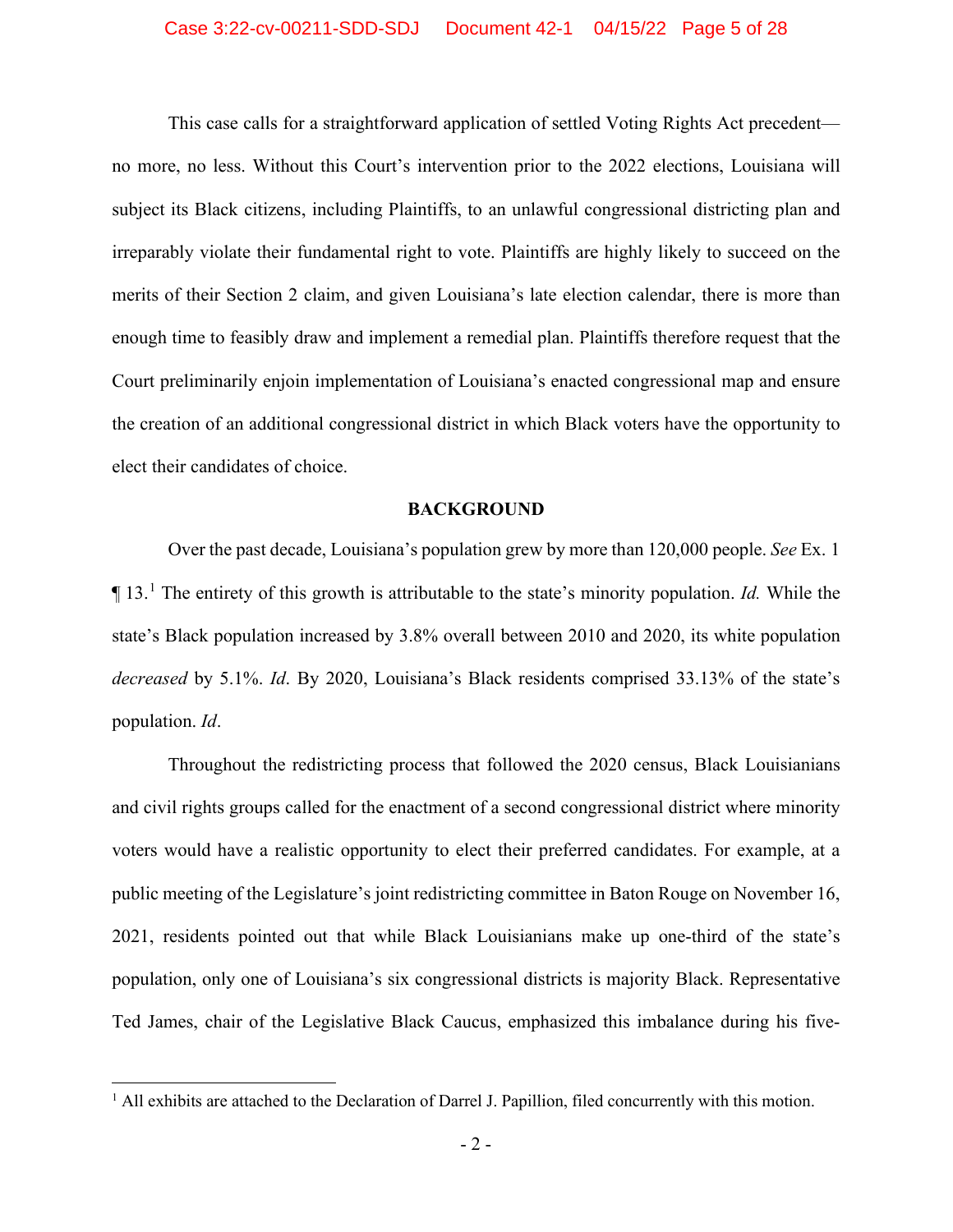#### Case 3:22-cv-00211-SDD-SDJ Document 42-1 04/15/22 Page 6 of 28

minute speech, repeating, "One third of six is two." Ex. 10. However, as representatives of the Public Affairs Research Council of Louisiana concluded, the Legislature "disregarded many of the public comments and much of the hours of testimony they received and fell into age-old patterns of protecting incumbent officials, political parties and personal allies." Ex. 11. They noted in particular that "[l]awmakers rejected overwhelming calls from people who attended hearings around the state and at the Louisiana Capitol to expand the number of majority-minority districts across several of the maps. It's not clear the Legislature made any significant changes to district lines, big or small, based on citizen input." *Id.*

As the Legislature deliberated, Senator Cleo Fields—who observed that "[i]t would be unconscionable for [the Legislature] to pass a plan with a single Black district"—introduced *three* maps that included two majority-Black districts. Ex. 12. Similar proposals were offered by Senators Karen Carter Peterson, Gary Smith, Gerald Boudreaux, Jay Luneau, and Joseph Bouie, Jr., many of which included a new Fifth Congressional District that would afford Black voters the opportunity to elect their preferred candidates. *Id.* But none of these maps was adopted by the Legislature. Instead, during an extraordinary legislative session that commenced on February 2, 2022, the House passed HB 1, which established a map that largely mirrors the 2011 congressional plan and preserves Louisiana's lone majority-Black congressional district. Ex. 13. The Senate in turn passed its own map, Senate Bill 5 ("SB 5"), which also included only a single minorityopportunity district. Ex. 14. Notwithstanding objections that the failure to draw a second majority-Black congressional district dilutes the votes of Louisiana's minority communities, the Legislature sent HB 1 and SB 5 to Governor Edwards's desk following final votes on February 18. Ex. 15.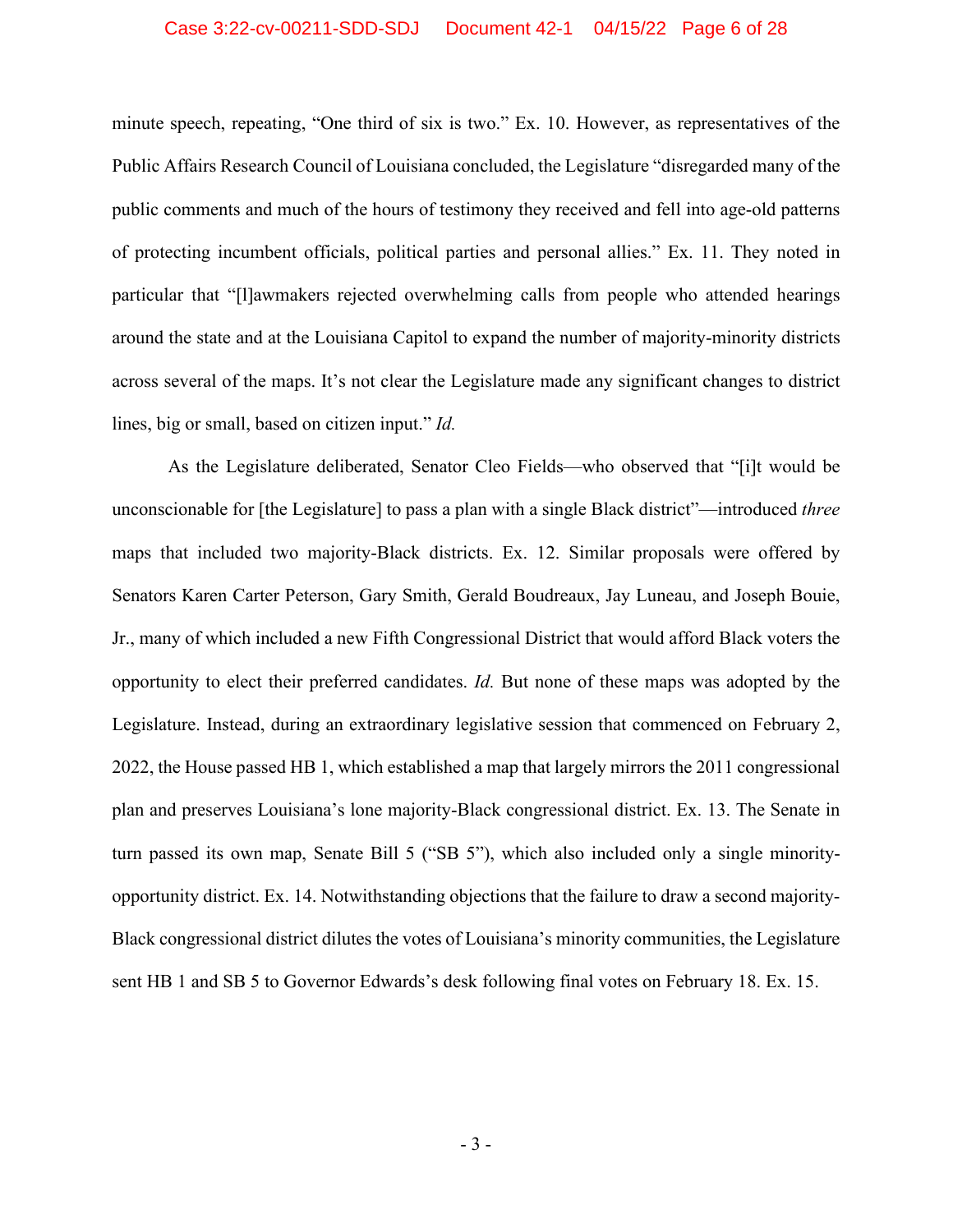Consistent with his earlier pledge to veto any congressional map that "suffer[s] from defects in terms of basic fairness," Ex. 16, Governor Edwards vetoed the proposed maps on March

9, 2022. In his accompanying message, he explained that he

vetoed the proposed congressional map drawn by Louisiana's Legislature because it does not include a second majority African American district, despite Black voters making up almost a third of Louisianans per the latest U.S. Census data. This map is simply not fair to the people of Louisiana and does not meet the standards set forth in the federal Voting Rights Act. The Legislature should immediately begin the work of drawing a map that ensures Black voices can be properly heard in the voting booth. It can be done and it should be done.

Ex. 17; *see also* Ex. 18. Rather than heed this advice and draw a new congressional plan that complies with Section 2, the Legislature overrode Governor Edwards's veto of HB 1 on March 30, 2022. Ex. 19.

Louisiana's new congressional map packs Black voters into the state's only majority-Black district and cracks other Black voters among districts that extend into predominantly white communities in the southern, western, and northern reaches of the state. Consequently, the Second Congressional District, a serpentine district that snakes through New Orleans and Baton Rouge to collect minority voters, has a Black voting-age population of 58.67%, Ex. 1 ¶ 40—far more than is needed for Black voters to elect their candidates of choice in the district. Meanwhile, three of the state's five parishes with the highest Black populations—East Carroll Parish (70.7%), Madison Parish (63.5%), and Tensas Parish (55.8%)—are located in the predominantly white Fifth Congressional District. Ex. 1, Ex. C-1.

# **LEGAL STANDARD**

<span id="page-11-0"></span>A preliminary injunction "should issue" when a plaintiff shows

(1) a substantial likelihood of success on the merits, (2) a substantial threat of irreparable injury if the injunction is not issued, (3) that the threatened injury if the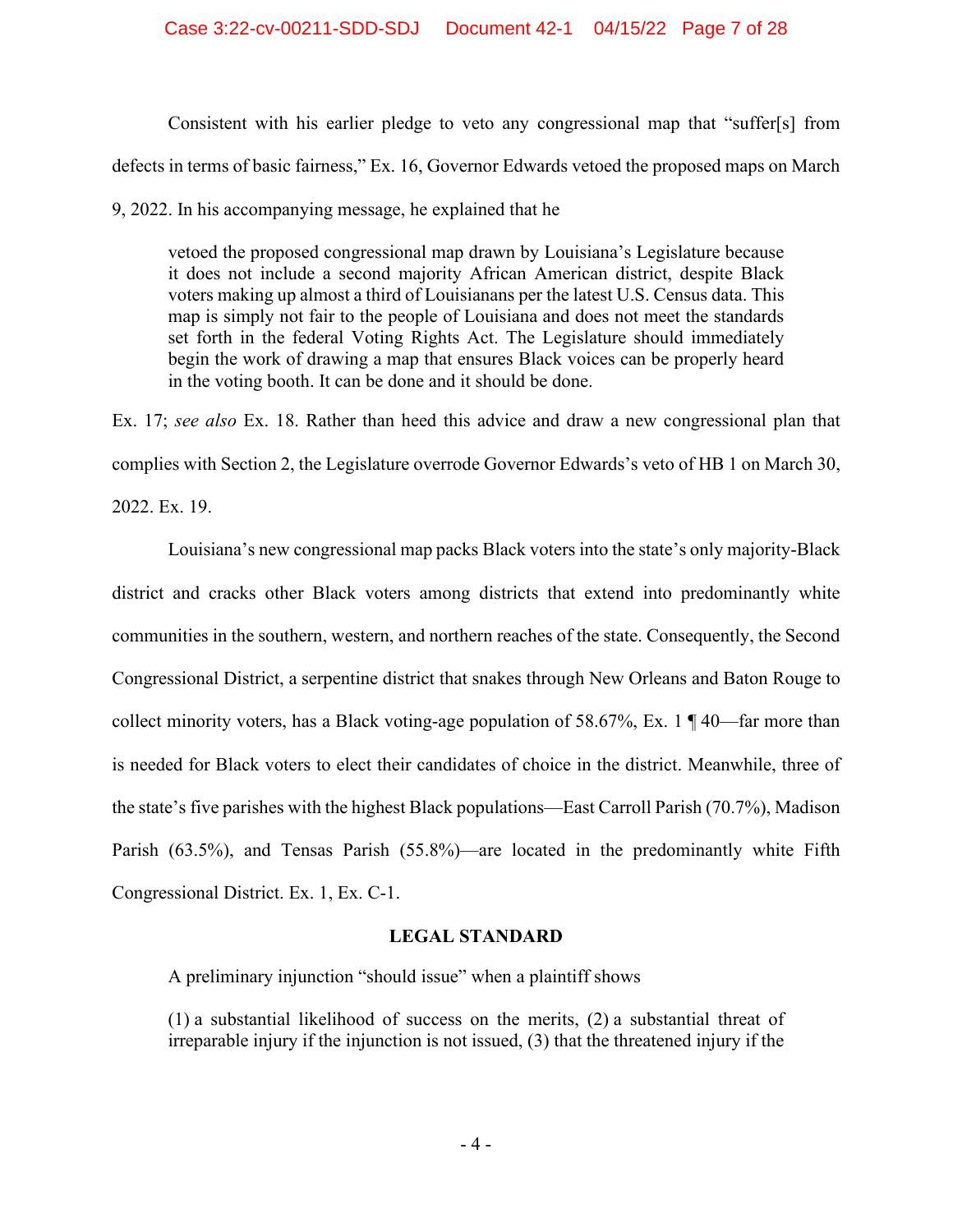injunction is denied outweighs any harm that will result if the injunction is granted, and (4) that the grant of an injunction will not disserve the public interest.

<span id="page-12-0"></span>*Speaks v. Kruse*, 445 F.3d 396, 399–400 (5th Cir. 2006).

### **ARGUMENT**

Plaintiffs readily satisfy the four required elements for issuance of a preliminary injunction.

# <span id="page-12-1"></span>**I. Plaintiffs are substantially likely to prove that HB 1 violates Section 2 of the Voting Rights Act.**

Section 2 of the Voting Rights Act prohibits any "standard, practice, or procedure" that

"results in a denial or abridgement of the right of any citizen of the United States to vote on account

of race or color." 52 U.S.C. § 10301(a). This includes the

manipulation of district lines [to] dilute the voting strength of politically cohesive minority group members, whether by fragmenting the minority voters among several districts where a bloc-voting majority can routinely outvote them, or by packing them into one or a small number of districts to minimize their influence in the districts next door.

*Johnson v. De Grandy*, 512 U.S. 997, 1007 (1994).

To prevail on their Section 2 claim, Plaintiffs must show that (1) the minority group is "sufficiently large and geographically compact to constitute a majority in a single-member district"; (2) the minority group "is politically cohesive"; and (3) "the white majority votes sufficiently as a bloc to enable it ... usually to defeat the minority's preferred candidate." *Thornburg v. Gingles*, 478 U.S. 30, 50–51 (1986). Once Plaintiffs make this threshold showing, the Court must examine "the totality of circumstances"—including the nine factors identified in the Senate report that accompanied the 1982 amendments to the Voting Rights Act—to determine whether "the political processes leading to nomination or election in the State or political subdivision are not equally open to participation" by members of the minority group. 52 U.S.C. § 10301(b); *see also Gingles*, 478 U.S. at 43–45; *Westwego Citizens for Better Gov't v. City of Westwego*, 946 F.2d 1109, 1120 (5th Cir. 1991).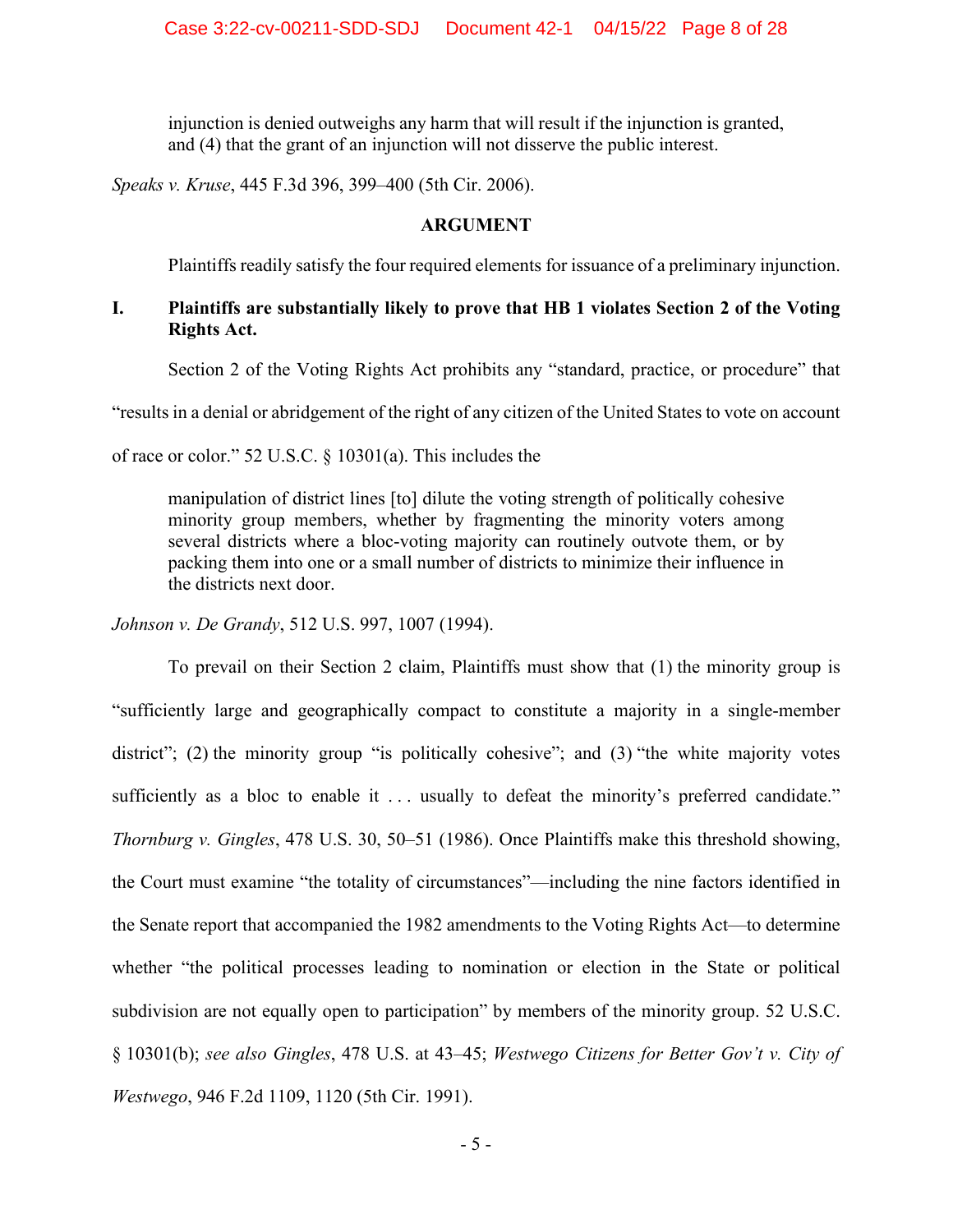#### Case 3:22-cv-00211-SDD-SDJ Document 42-1 04/15/22 Page 9 of 28

Significantly, "[n]o one of the factors is dispositive; the plaintiffs need not prove a majority of them; [and] other factors may be relevant." *Westwego Citizens*, 946 F.2d at 1120; *see also NAACP v. Fordice*, 252 F.3d 361, 367 (5th Cir. 2001) (explaining that Section 2 requires "a flexible, fact-intensive inquiry predicated on 'an intensely local appraisal of the design and impact of the contested electoral mechanisms,'" "a searching practical evaluation of the 'past and present reality,'" and a "'functional' view of political life" (first quoting *Magnolia Bar Ass'n v. Lee*, 994 F.2d 1143, 1147 (5th Cir. 1993); and then quoting *LULAC, Council No. 4434 v. Clements*, 999 F.2d 831, 860 (5th Cir. 1993) (en banc))).

# <span id="page-13-0"></span>**A.** *Gingles* **One: A second compact, majority-Black district can be drawn in Louisiana.**

Plaintiffs satisfy the first *Gingles* precondition because it is possible to "creat[e] more than the existing number of reasonably compact districts with a sufficiently large minority population to elect candidates of its choice." *LULAC v. Perry*, 548 U.S. 399, 430 (2006) (plurality opinion) (quoting *De Grandy*, 512 U.S. at 1008). The numerosity requirement of this precondition involves a "straightforward," "objective, numerical test: Do minorities make up more than 50 percent of the voting-age population in the relevant geographic area?" *Bartlett v. Strickland*, 556 U.S. 1, 18 (2009) (plurality opinion).

Expert demographer William Cooper has offered three illustrative plans that unequivocally satisfy the first *Gingles* precondition. *See, e.g.*, *Terrebonne Par. Branch NAACP v. Edwards*, 399 F. Supp. 3d 608, 611 (M.D. La. 2019) (first *Gingles* precondition satisfied based on illustrative maps). Mr. Cooper's illustrative maps demonstrate that Louisiana's Black community is sufficiently large and geographically compact to comprise more than 50% of the voting-age population in a second congressional district that connects the Baton Rouge area and St. Landry Parish with the delta parishes along the Mississippi border. *See* Ex. 1 ¶¶ 47, 60, 66, 71. Notably,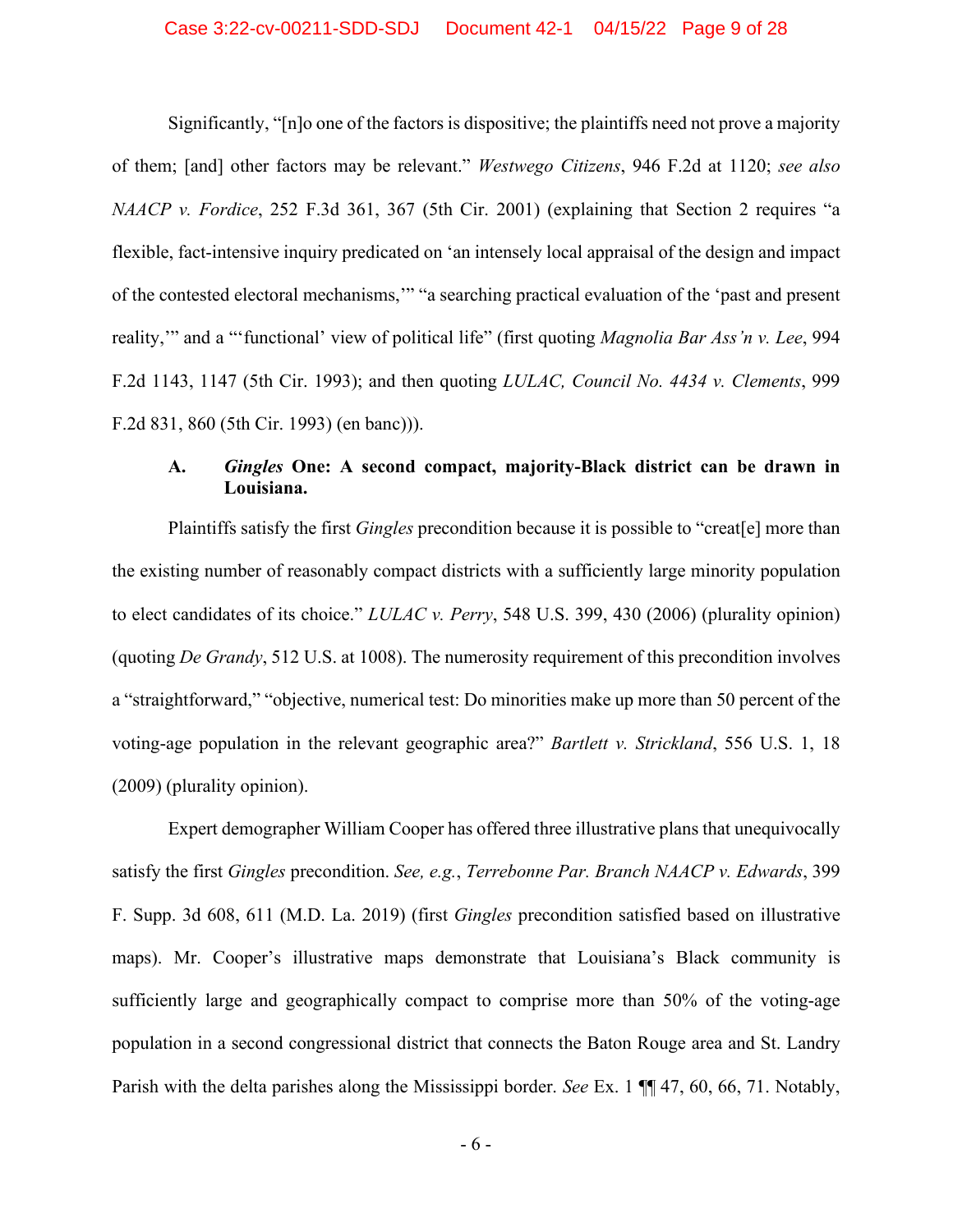#### Case 3:22-cv-00211-SDD-SDJ Document 42-1 04/15/22 Page 10 of 28

Mr. Cooper's illustrative maps are nearly as or even more compact than the new plan drawn by HB 1. *Id.*  $\P$  72–77. They also comply with other traditional districting principles, including population equality, contiguity, maintaining political boundaries, and avoiding pairing of incumbents, *see id.* ¶¶ 52–56—all of which were guidelines adopted by the Legislature during this past redistricting cycle. *See* Ex. 20.

As described in the declarations of Christopher Tyson and Charles Cravins, a congressional district that includes the Baton Rouge area, St. Landry Parish, and the delta parishes along the Mississippi border would unite Louisianians with shared historical, familial, and economic interests. *See* Exs. 4–5. Baton Rouge has long served as the urban anchor for the delta parishes, providing educational and economic opportunities that link the state capital with communities to the north along the Mississippi River. Ex. 4 ¶¶ 6–11. And Baton Rouge and St. Landry Parish similarly possess strong economic and educational ties. Ex. 5  $\P$  3–6.

Moreover, Dr. Maxwell Palmer confirmed that Black voters would be able to elect their preferred candidates in each of Mr. Cooper's illustrative majority-Black districts. Under all three maps, Black-preferred candidates would have won at least 14 of 18 analyzed elections in the new majority-Black districts, with an average of at least 55% of the vote. *See* Ex. 2 ¶¶ 25–26. Plaintiffs therefore satisfy the first *Gingles* precondition. *See Davis v. Chiles*, 139 F.3d 1414, 1425 (11th Cir. 1998) (first *Gingles* factor requires "an electoral district, consistent with traditional districting principles, in which minority voters could successfully elect a minority candidate").

#### **B.** *Gingles* **Two: Black Louisianians are politically cohesive.**

<span id="page-14-0"></span>Plaintiffs also satisfy the second *Gingles* precondition because Louisiana's Black voters are politically cohesive. *See* 478 U.S. at 49. "Bloc voting by blacks tends to prove that the black community is politically cohesive, that is, it shows that blacks prefer certain candidates whom they could elect in a single-member, black majority district." *Id.* at 68.

- 7 -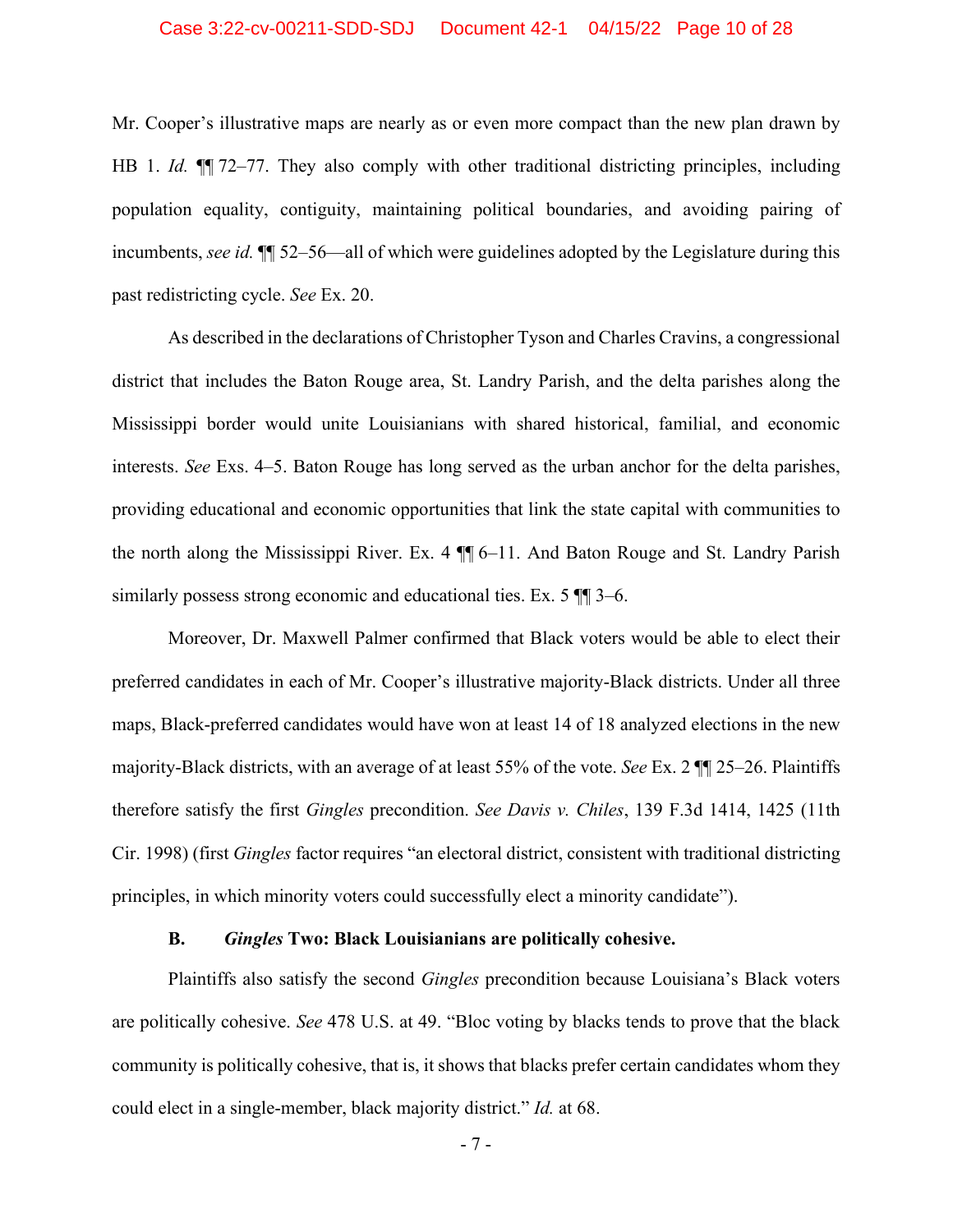#### Case 3:22-cv-00211-SDD-SDJ Document 42-1 04/15/22 Page 11 of 28

Dr. Palmer analyzed political cohesion and racially polarized voting across the state and in each individual congressional district. *See* Ex. 2 ¶ 6. To perform his analysis, Dr. Palmer used official election data from 2012 to 2020 and a widely accepted methodology called ecological inference analysis. *See id.* ¶¶ 9–11; *see also, e.g.*, *Wright v. Sumter Cnty. Bd. of Elections & Registration*, 301 F. Supp. 3d 1297, 1305 (M.D. Ga. 2018) (recognizing ecological inference as "the 'gold standard' for use in racial bloc voting analyses"), *aff'd*, 979 F.3d 1282 (11th Cir. 2020).

Dr. Palmer found "a clear pattern of racially polarized voting" statewide and in each individual congressional district. Ex. 2 ¶¶ 21–22. His analysis shows that Black Louisianians voted cohesively in most elections over a decade span. *Id.* ¶ 17. In 18 of the 22 elections he analyzed, Black voters had clearly identifiable preferred candidates and voted as a bloc for these candidates with an average of 91.4% of the vote. *Id.*  $\P\P$  17–18. These results more than satisfy the legal threshold of cohesive voting, and Plaintiffs therefore satisfy the second *Gingles* precondition. *See* 478 U.S. at 56 ("A showing that a significant number of minority group members usually vote for the same candidates is one way of proving the political cohesiveness necessary to a vote dilution claim.").

# <span id="page-15-0"></span>**C.** *Gingles* **Three: White Louisianians engage in bloc voting to defeat Blackpreferred candidates.**

Finally, Plaintiffs satisfy the third *Gingles* precondition because, in the area where Mr. Cooper proposes a new majority-Black district, "the white majority votes sufficiently as a bloc to enable it . . . usually to defeat the minority's preferred candidates." 478 U.S. at 51.

Dr. Palmer found high levels of white bloc voting in opposition to the candidates whom Black voters cohesively supported. In 17 of the 18 elections where Black voters had a preferred candidate, the white majority voted as a bloc against the Black-preferred candidate with an average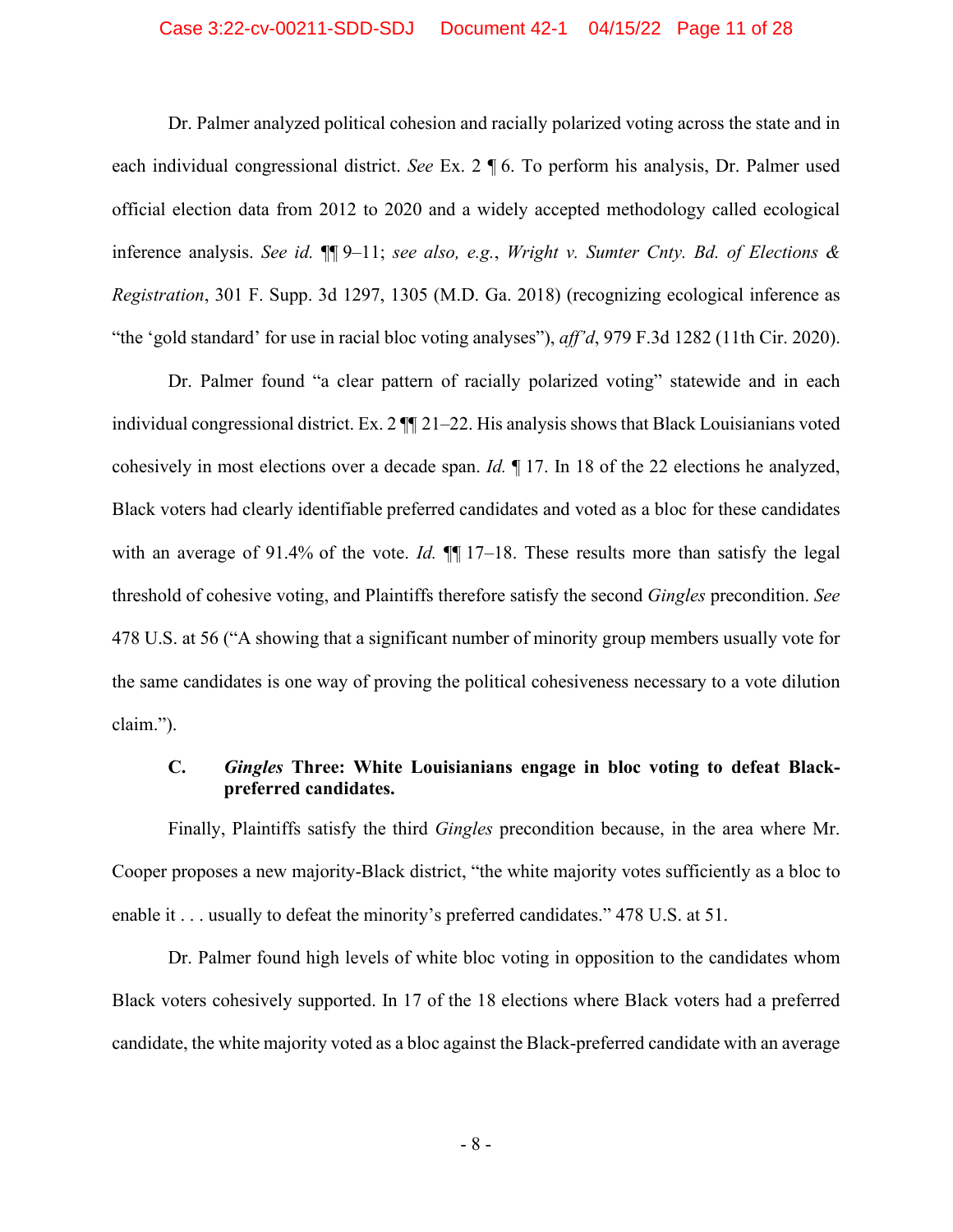#### Case 3:22-cv-00211-SDD-SDJ Document 42-1 04/15/22 Page 12 of 28

of 82.9% of the vote. Ex. 2 ¶¶ 18–19. Dr. Palmer found similar results exist in each individual congressional district. *Id.* ¶ 22.

The effect of this bloc voting is unmistakable: The candidates preferred by white voters won 18 of the 20 elections analyzed, while Black-preferred candidates prevailed only *twice* across the same elections*. Id.* ¶¶ 23–24. In short, Black Louisianians' candidates of choice are consistently defeated by white bloc voting statewide and in each of the state's congressional districts, except where Black voters make up a majority of eligible voters—thus satisfying the third *Gingles* precondition. *See* 478 U.S. at 68 ("Bloc voting by a white majority tends to prove that blacks will generally be unable to elect representatives of their choice.").

### <span id="page-16-0"></span>**D. Under the totality of circumstances, HB 1 denies Black voters equal opportunity to elect their preferred candidates to Congress.**

Considering the "totality of circumstances," HB 1 denies Black Louisianians an equal opportunity to elect their preferred congressional representatives. 52 U.S.C. § 10301(b). Notably, "it will be only the very unusual case in which the plaintiffs can establish the existence of the three *Gingles* [preconditions] but still have failed to establish a violation of § 2 under the totality of circumstances." *Ga. State Conf. of NAACP v. Fayette Cnty. Bd. of Comm'rs*, 775 F.3d 1336, 1342 (11th Cir. 2015) (quoting *Jenkins v. Red Clay Consol. Sch. Dist. Bd. of Educ.*, 4 F.3d 1103, 1135 (3d Cir. 1993)). This is not an unusual case.

The factors outlined in the Senate Judiciary Committee report accompanying the 1982 Voting Rights Act amendments—the "Senate Factors"—are "typically relevant to a § 2 claim" and guide this analysis. *LULAC*, 548 U.S. at 426; *see also Gingles*, 478 U.S. at 36–37 (listing Senate Factors). They are not exclusive, and "there is no requirement that any particular number of factors be proved, or that a majority of them point one way or the other." *Gingles*, 478 U.S. at 45 (quoting S. Rep. No. 97-417, at 29 (1982)); *see also Westwego Citizens*, 946 F.2d at 1120.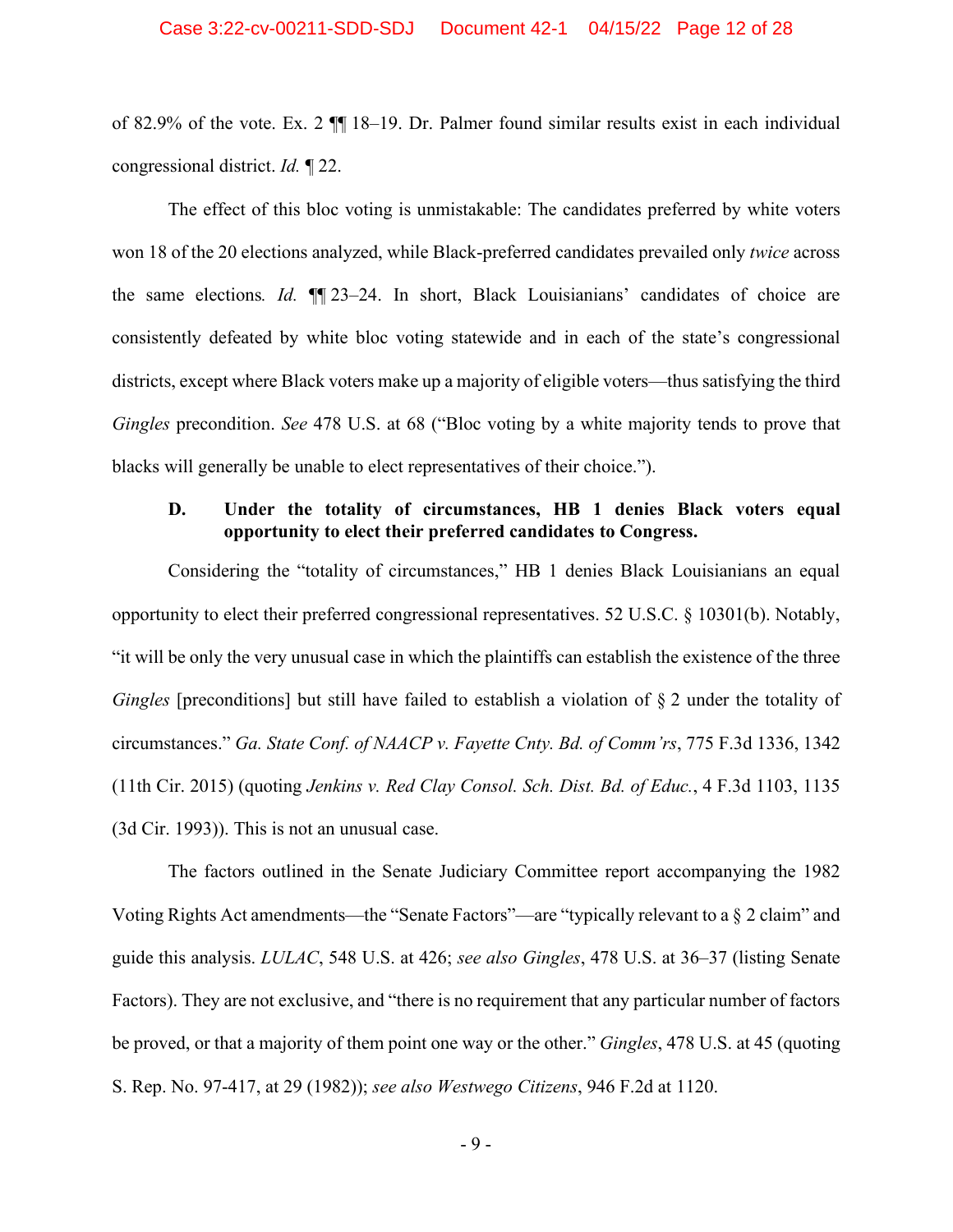# **1. Senate Factor One: Louisiana has an ongoing history of official, votingrelated discrimination.**

<span id="page-17-0"></span>As courts have recognized—and as explored in the expert report of Dr. Allan Lichtman, *see* Ex. 3—Louisiana's history of voting-related discrimination is so deeply ingrained that "it would take a multi-volumed treatise to properly describe the persistent, and often violent, intimidation visited by white citizens upon black efforts to participate in Louisiana's political process." *Citizens for Better Gretna v. City of Gretna*, 636 F. Supp. 1113, 1116 (E.D. La. 1986), *aff'd*, 834 F.2d 496 (5th Cir. 1987); *see also [United States v. Louisiana](https://1.next.westlaw.com/Link/Document/FullText?findType=Y&serNum=1963113172&pubNum=0000345&originatingDoc=Iba9f6476565411d997e0acd5cbb90d3f&refType=RP&originationContext=document&transitionType=DocumentItem&ppcid=22cf383e05354533b96694c90650e188&contextData=(sc.Keycite))*, 225 F. Supp. 353, 363 (E.D. La. [1963\)](https://1.next.westlaw.com/Link/Document/FullText?findType=Y&serNum=1963113172&pubNum=0000345&originatingDoc=Iba9f6476565411d997e0acd5cbb90d3f&refType=RP&originationContext=document&transitionType=DocumentItem&ppcid=22cf383e05354533b96694c90650e188&contextData=(sc.Keycite)) (three-judge court) (extensively cataloging Louisiana's "historic policy and the dominant white citizens' firm determination to maintain white supremacy in state and local government by denying to [Black citizens] the right to vote"), *aff'd*, [380 U.S. 145 \(1965\).](https://1.next.westlaw.com/Link/Document/FullText?findType=Y&serNum=1965125034&pubNum=0000708&originatingDoc=Iba9f6476565411d997e0acd5cbb90d3f&refType=RP&originationContext=document&transitionType=DocumentItem&ppcid=22cf383e05354533b96694c90650e188&contextData=(sc.Keycite)) These discriminatory actions have evolved over the years, but they have persisted. As a result of the centuries-long effort to marginalize and disenfranchise Black Louisianians, they still lack equal access to the state's political processes today.

In 1898, Louisiana called a constitutional convention for the sole purpose of "establish[ing] the supremacy of the white race." Ex. 3 at 9 (alteration in original). One tactic the State employed was imposition of educational and property requirements for voter registration on residents whose fathers or grandfathers were not registered to vote prior to January 1, 1867—the "Grandfather Clause." *Id.* The convention's president made the intent of the Grandfather Clause evident, asking, "Doesn't it let the white man vote, and doesn't it stop the negro from voting, and isn't that what we came here for?" *Id.* at 9–10. The U.S. Supreme Court's decision in *Guinn v. United States*, 238 U.S. 347 (1915), ultimately struck down the Grandfather Clause, finding that while it was race neutral, it was also designed to protect the voting rights of illiterate white voters while disenfranchising Black voters. Ex. 3 at 10.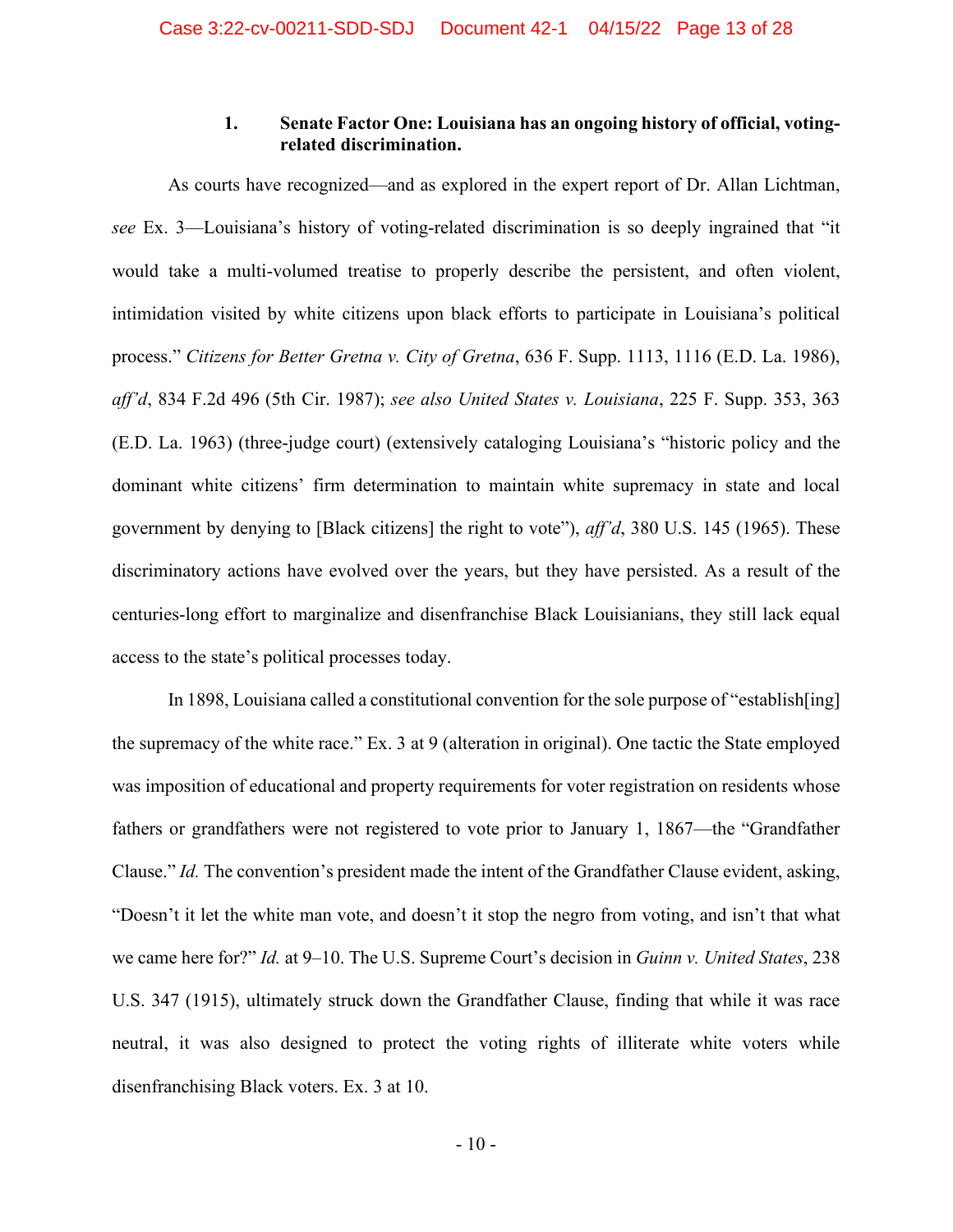#### Case 3:22-cv-00211-SDD-SDJ Document 42-1 04/15/22 Page 14 of 28

The Supreme Court's intervention did not deter state officials, who subsequently introduced a number of measures to discourage and prevent Black voting in Louisiana. *Id.* These racially discriminatory measures included the all-white primary and a type of literacy test made possible by the "Understanding Clause," which was put in place during the state's 1921 constitutional convention. *Id.* This clause required voters to give a "reasonable interpretation" of a section of the state's constitution, and if that interpretation was incorrect under a registrar's unfettered discretion, then the applicant's registration application was rejected. *Id*. This and other discriminatory measures were so effective that, by the advent of the Voting Rights Act, only about *one-third* of Louisiana's Black voting-age population was registered to vote, compared with the overwhelming majority of the white voting-age population. *Id.* at 10–11. The Understanding Clause remained in force until 1965, when the U.S. Supreme Court struck it down in *Louisiana v. United States*, 380 U.S. 145 (1965).

That same year, Congress passed the Voting Rights Act of 1965, which sparked a widespread increase in Black voter registration—and just as it did following ratification of the Fifteenth Amendment, the State of Louisiana retaliated. In July 1968, Louisiana enacted new laws authorizing at-large elections for police juries and parish school boards, which were previously prohibited. Ex. 3 at 11. In 1969, the U.S. Department of Justice objected to this new system, finding that the at-large electoral system would discriminate against Black voters if implemented. *Id.* Indeed, since the late 1960s, the Department of Justice has filed nearly 150 objections to proposed laws in Louisiana that would discriminate against Black voters. *Id.*

Louisiana's discrimination against Black voters is not confined to history books; instead, it has persisted well into the 21st century. In June 2018, the U.S. Commission on Civil Rights found that geographical areas within the state with more Black residents have fewer polling places

- 11 -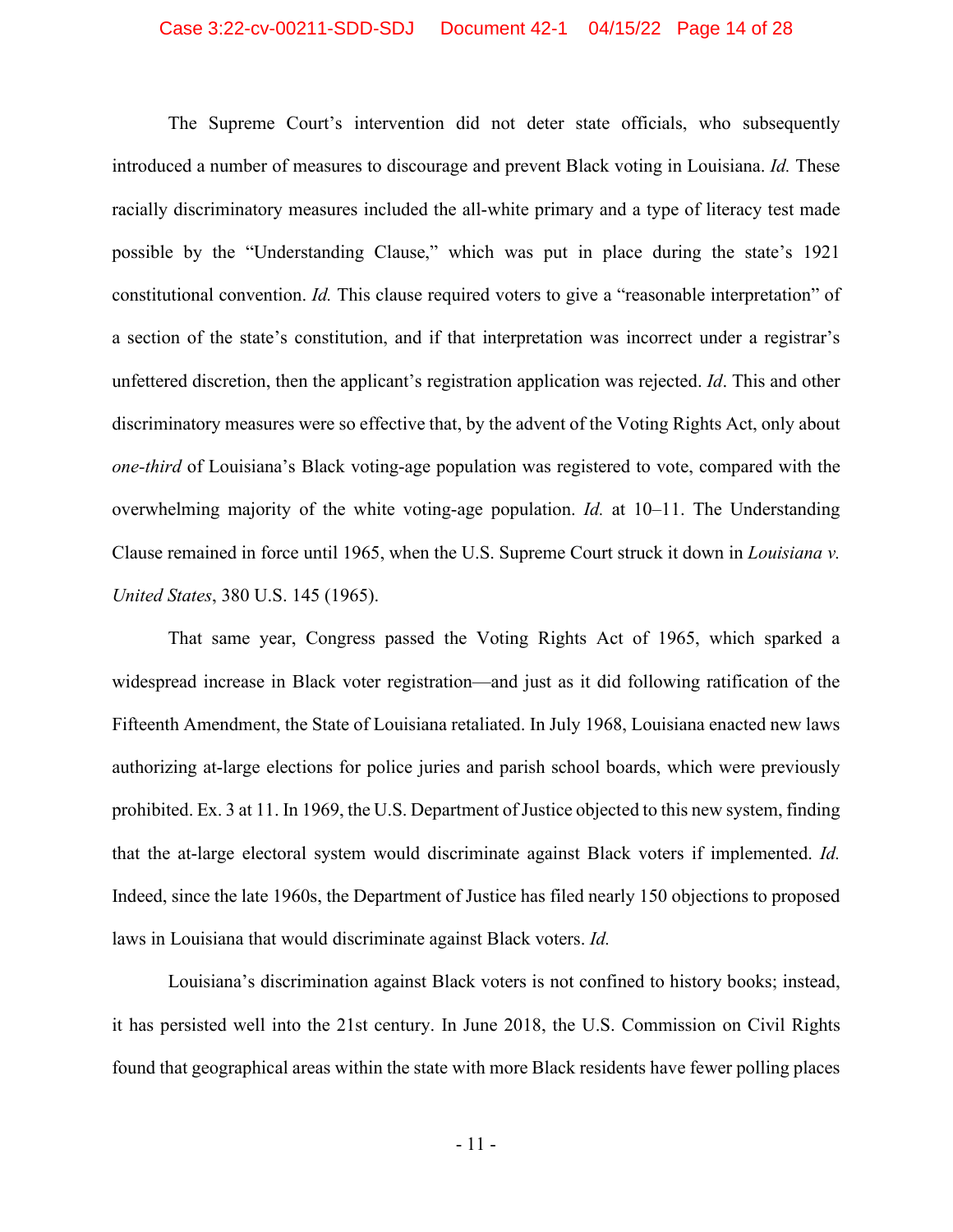#### Case 3:22-cv-00211-SDD-SDJ Document 42-1 04/15/22 Page 15 of 28

per voter. *Id.* at 14. On average, Louisiana's Black voters must therefore travel farther than white voters to access polling locations. *Id.* at 14–15. The commission also found that polling places were inadequate for early voting, with only four early voting locations in each of the three most populated—and most diverse—parishes of East Baton Rouge, Jefferson, and Orleans. *Id.* at 15. And Caddo Parish in the northwestern corner of the state, which has a 53% minority population, has only *one* early voting location for its 260,000 residents. *Id.* Louisiana's racial discrimination in voting persists in indirect ways as well: The State overincarcerates, and consequently disenfranchises, its Black citizens. *Id.* at 17–23.

Louisiana's centuries-long efforts to discriminate against Black voters continue to this day. This factor thus weighs decidedly in Plaintiffs' favor.

### **2. Senate Factor Two: Louisiana voters are racially polarized.**

<span id="page-19-0"></span>"Evidence of racially polarized voting is at the root of a racial vote dilution claim because it demonstrates that racial considerations predominate in elections and cause the defeat of minority candidates or candidates identified with minority interests." *Citizens for a Better Gretna*, 636 F. Supp. at 1133 (quoting *Johnson v. Halifax County*, 594 F. Supp. 161, 170 (E.D.N.C. 1984)). Courts have found that voting in Louisiana is racially polarized.<sup>[2](#page-19-1)</sup> These findings were confirmed by Dr. Palmer's analysis discussed above, *see supra* Sections I.B–C, which found "a clear pattern of

<span id="page-19-1"></span><sup>2</sup> *See, e.g.*, *Terrebonne Par. Branch NAACP v. Jindal*, 274 F. Supp. 3d 395, 436–37 (M.D. La. 2017) (recognizing racially polarized voting in Terrebonne Parish), *overruled on other grounds sub nom. Fusilier v. Landry*, 963 F.3d 447 (5th Cir. 2020); *St. Bernard Citizens for Better Gov't v. St. Bernard Par. Sch. Bd.*, No. CIV.A. 02-2209, 2002 WL 2022589, at \*9 (E.D. La. Aug. 26, 2002) (recognizing racially polarized voting in St. Bernard Parish); *Clark v. Edwards*, 725 F. Supp. 285, 298–99 (M.D. La. 1988) (concluding that "across Louisiana and in each of the family court and district court judicial districts as well as in each of the court of appeal districts, there is consistent racial polarization in voting"), *vacated on other grounds*, 750 F. Supp. 200 (M.D. La. 1990); *Citizens for Better Gretna*, 636 F. Supp. at 1124–31 (recognizing racially polarized voting in City of Gretna); *Major v. Treen*, 574 F. Supp. 325, 337–39 (E.D. La. 1983) (three-judge court) (recognizing racial polarization in Orleans Parish).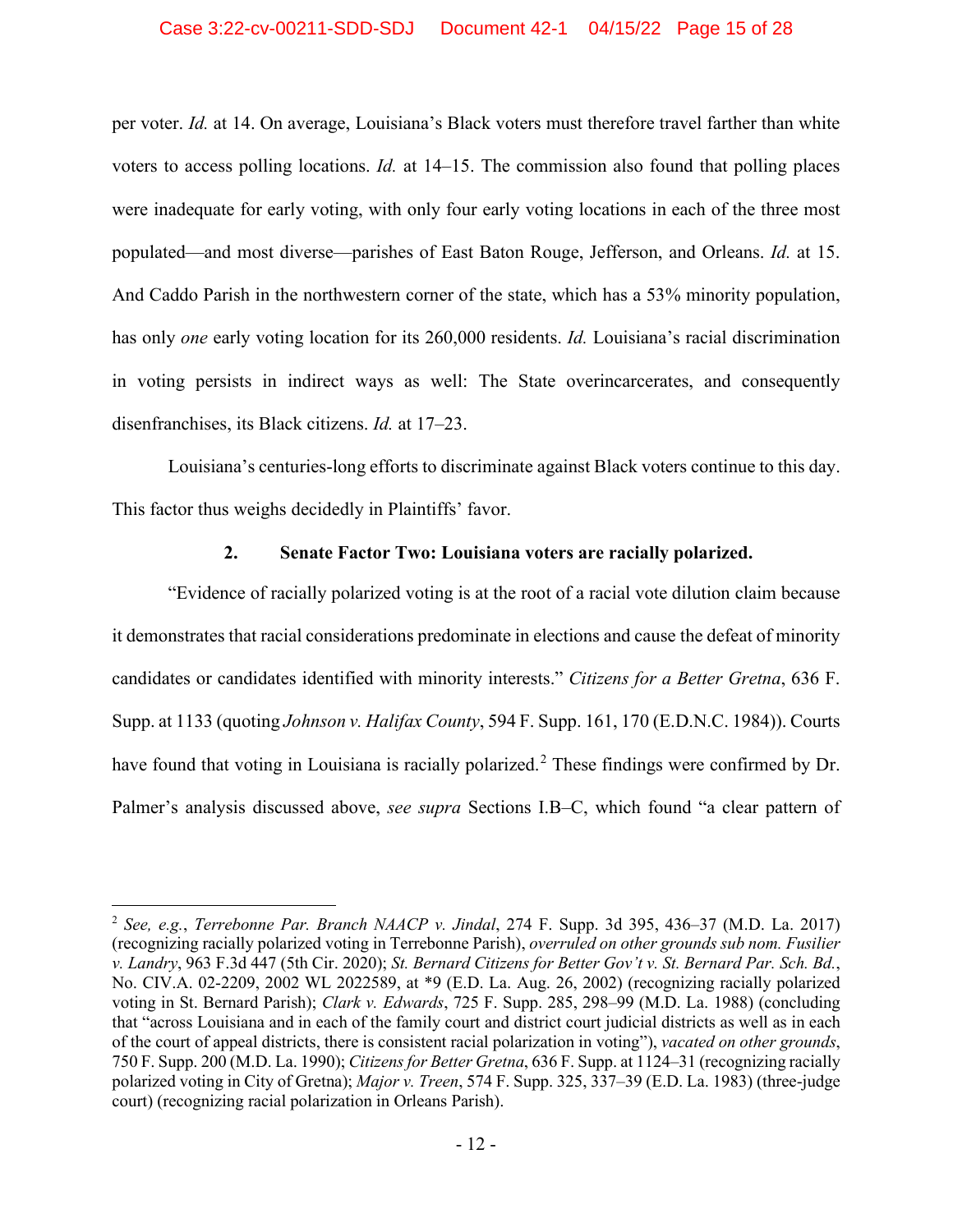#### Case 3:22-cv-00211-SDD-SDJ Document 42-1 04/15/22 Page 16 of 28

racially polarized voting" statewide and in each of the state's six congressional district. Ex. 2 ¶¶ 21–22. This factor thus supports a finding of vote dilution.

### **3. Senate Factor Three: Louisiana's voting practices enhance the opportunity for discrimination.**

<span id="page-20-0"></span>As discussed above, Louisiana has historically employed a variety of voting practices that have discriminated against Black voters. *See supra* Section 1.D.1; Ex. 3. Even today, the state employs a unique open primary system that negatively impacts minority voters. *See City of Port Arthur v. United States*, 459 U.S. 159, 167 (1982) (describing how such circumstances "permanently foreclose a black candidate from being elected").

Louisiana's open primary system effectively imposes a majority-vote requirement; that is, a candidate prevails if they win an outright majority in the open primary, but if no candidate receives a majority, then only the top two candidates proceed to the general election. Ex. 3 at 33– 34. The same rules apply to elections where there are multiple seats to be filled. *Id.* Consequently, even if a Black or Black-preferred candidate were to win a plurality of the vote in a predominantly white jurisdiction because the white vote is divided among multiple candidates, that candidate would be defeated by white bloc voting in the subsequent general election. *See id.* at 34.

This phenomenon has been repeatedly illustrated in statewide elections. In the 2015 race for lieutenant governor, Black Democrat Melvin Holden won 33% of the vote compared to his nearest competitor, white Republican Billy Nungesser, who earned only 30%. *Id.* In the general runoff election, Nungesser decisively won 55% of the vote to Holden's 45%. *Id.* Similarly, in the 2017 race for state treasurer, Black Democrat Derrick Edwards won 31% of the primary vote while his nearest competitor, white Republican John Schroeder, finished with only 24%. *Id.* In the general election, Schroeder defeated Edwards, 56% to 44%. *Id.*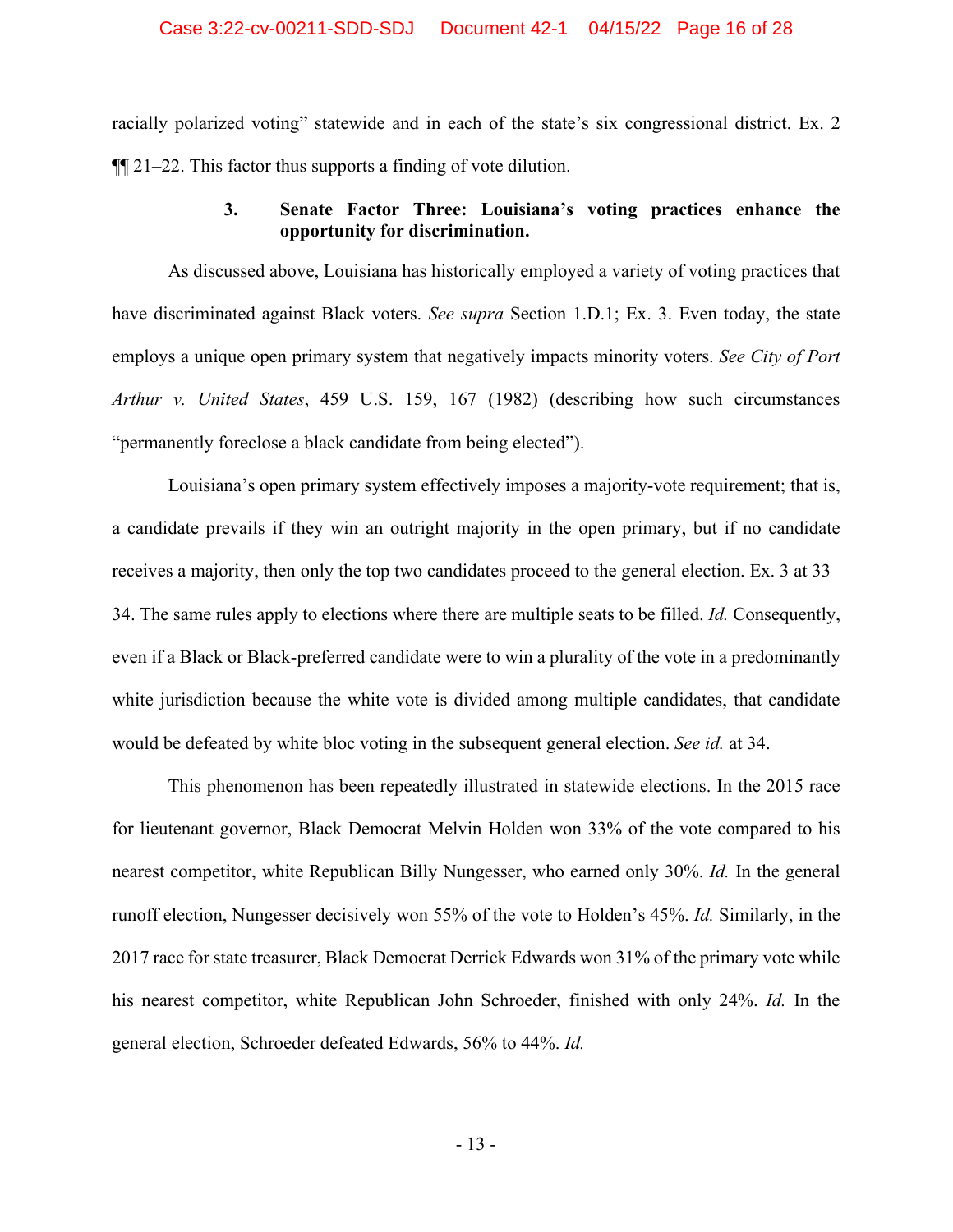Ultimately, Louisiana's open primary system serves to reduce the opportunity of Black voters to elect their preferred candidates to office. *See City of Port Arthur*, 459 U.S. at 171. This factor thus weighs in Plaintiffs' favor.

# **4. Senate Factor Four: Louisiana has no history of candidate slating for congressional elections.**

<span id="page-21-1"></span><span id="page-21-0"></span>Because Louisiana's congressional elections do not use a slating process, *see* Ex. 3 at 2, this factor is not relevant to Plaintiffs' claim.

# **5. Senate Factor Five: Louisiana's discrimination has produced severe socioeconomic disparities that impair Black Louisianians' participation in the political process.**

Louisiana's Black community continues to suffer as a result of the state's history of discrimination.

Black per-capita income (\$19,381) is barely half of white per-capita income (\$34,690), while the Black child poverty rate (42.7%) is nearly triple the white child poverty rate (15.0%). Ex. 1 ¶ 84. White Louisianians are more likely than Black Louisianians to have finished high school, much more likely to have obtained a bachelor's degree, more likely to be employed, and much more likely to be employed in management or professional occupations. *Id.* Fewer than half of Black Louisianians live in houses they own, compared to 76.6% of white residents, and the average white-owned home is worth above \$50,000 more than the average Black-owned home. *Id.* The inequities extend to vehicle access (16.4% of Black households in Louisiana lack access to a vehicle, compared to only 4.7% of white households), computer access (84.3% of Black households have a computer, compared to 91.6% of white households), and internet access (72.6% of Black households enjoy broadband internet connections, compared to 84.3% of white households). *Id.*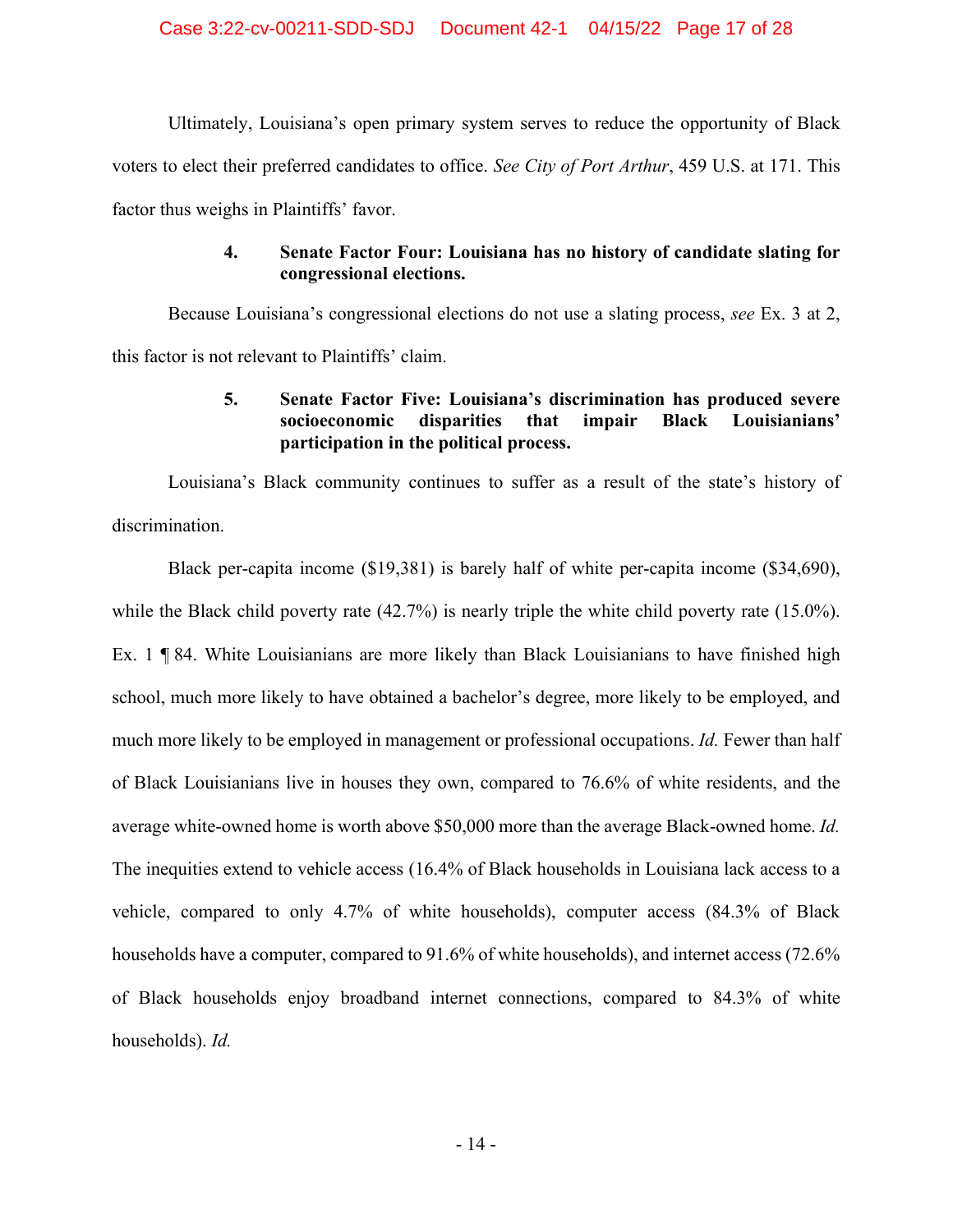#### Case 3:22-cv-00211-SDD-SDJ Document 42-1 04/15/22 Page 18 of 28

These striking data points only confirm the findings of previous courts as to the stark socioeconomic disparities between Black and white Louisianians. *See, e.g*., *[Major v. Treen](https://1.next.westlaw.com/Link/Document/FullText?findType=Y&serNum=1983147128&pubNum=0000345&originatingDoc=Iba9f6476565411d997e0acd5cbb90d3f&refType=RP&originationContext=document&transitionType=DocumentItem&ppcid=22cf383e05354533b96694c90650e188&contextData=(sc.Keycite))*, 574 F. Supp. 325, 340–41 [\(E.D. La. 1983\) \(three-judge court\)](https://1.next.westlaw.com/Link/Document/FullText?findType=Y&serNum=1983147128&pubNum=0000345&originatingDoc=Iba9f6476565411d997e0acd5cbb90d3f&refType=RP&originationContext=document&transitionType=DocumentItem&ppcid=22cf383e05354533b96694c90650e188&contextData=(sc.Keycite)) (finding that "Blacks in contemporary [Louisiana have less education, subsist under poorer living conditions and in general occupy a lower](https://1.next.westlaw.com/Link/Document/FullText?findType=Y&serNum=1983147128&pubNum=0000345&originatingDoc=Iba9f6476565411d997e0acd5cbb90d3f&refType=RP&originationContext=document&transitionType=DocumentItem&ppcid=22cf383e05354533b96694c90650e188&contextData=(sc.Keycite))  [socio-economic status than whites"; that "\[t\]hese factors are the legacy of historical discrimination](https://1.next.westlaw.com/Link/Document/FullText?findType=Y&serNum=1983147128&pubNum=0000345&originatingDoc=Iba9f6476565411d997e0acd5cbb90d3f&refType=RP&originationContext=document&transitionType=DocumentItem&ppcid=22cf383e05354533b96694c90650e188&contextData=(sc.Keycite))  in the areas of education, employment and [housing"; and that "\[a\] sense of futility engendered by](https://1.next.westlaw.com/Link/Document/FullText?findType=Y&serNum=1983147128&pubNum=0000345&originatingDoc=Iba9f6476565411d997e0acd5cbb90d3f&refType=RP&originationContext=document&transitionType=DocumentItem&ppcid=22cf383e05354533b96694c90650e188&contextData=(sc.Keycite))  [the pervasiveness of prior discrimination, both public and private, is perceived as discouraging](https://1.next.westlaw.com/Link/Document/FullText?findType=Y&serNum=1983147128&pubNum=0000345&originatingDoc=Iba9f6476565411d997e0acd5cbb90d3f&refType=RP&originationContext=document&transitionType=DocumentItem&ppcid=22cf383e05354533b96694c90650e188&contextData=(sc.Keycite))  [blacks from entering into the governmental process"\).](https://1.next.westlaw.com/Link/Document/FullText?findType=Y&serNum=1983147128&pubNum=0000345&originatingDoc=Iba9f6476565411d997e0acd5cbb90d3f&refType=RP&originationContext=document&transitionType=DocumentItem&ppcid=22cf383e05354533b96694c90650e188&contextData=(sc.Keycite))

As Dr. Lichtman documents, these persistent inequities significantly hinder Black Louisianians' ability to participate in the political process. Ex. 3 at 36–39. For example, lack of vehicle access makes it more challenging to travel to polling places; the transience that results from lack of home ownership results in changing polling locations; and lower levels of education and internet access make it more difficult to learn and navigate voting procedures. *Id.* Ultimately, "[p]erpetuated and solidified racial segregation, which is evident in Louisiana, magnifies the effects of discrimination on the socioeconomic standing of minorities, which impacts their ability to participate fully in the political process and elect candidates of their choice." *Id.* at 37. This factor thus supports a finding of unlawful vote dilution.

# **6. Senate Factor Six: Both overt and subtle racial appeals are prevalent in Louisiana's political campaigns.**

<span id="page-22-0"></span>As explored in detail in Dr. Lichtman's report, *see* Ex. 3 at 39–46, racial appeals have been a mainstay in Louisiana politics over the past four decades.

Most infamously, David Duke—former Grand Wizard of the Knights of the Ku Klux Klan—made several runs for statewide political office, including a successful 1989 run for the Louisiana House of Representatives. *See id.* at 39; Ex. 21. In the 1991 Louisiana gubernatorial

- 15 -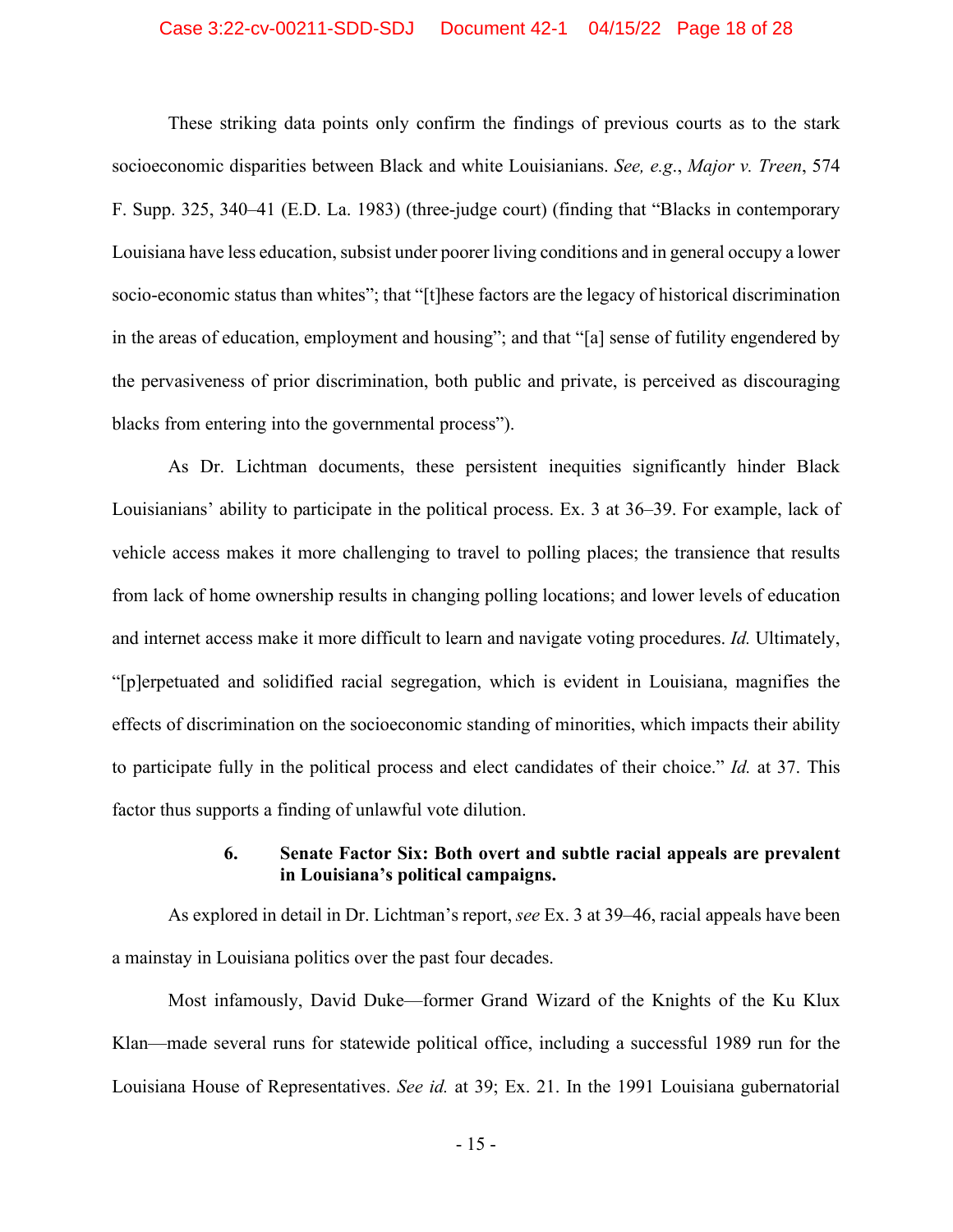#### Case 3:22-cv-00211-SDD-SDJ Document 42-1 04/15/22 Page 19 of 28

race, Duke finished second to former Governor Edwin Edwards. Ex. 3 at 39. During the campaign, Duke compared affirmative action in the United States to the Holocaust, stating, "The closest thing that I know to the policies of Germany in this country is the so-called affirmative action or quota systems." *Id.* Duke also stoked fears of a rapidly diversifying America, stating to loud applause at a rally on the shore of Lake Pontchartrain, "If you are white these days you are a second-class citizen in your own country." Ex. 22. Although Duke lost the election, he still amassed more than 670,000 votes—nearly 40%—and declared a symbolic victory: "Perhaps the messenger was rejected in this state of Louisiana, but the message wasn't. The people believe in what I believe. The polls all show that." Ex. 23.

While David Duke might be the most overt and salacious purveyor of racial appeals in Louisiana's modern political history, other examples abound. In the 1995 gubernatorial race, the successful Republican candidate—who defeated then-Congressman Cleo Fields, the first Black Louisiana gubernatorial candidate in more than a century—noted that the predominantly white Jefferson Parish "is right next to the jungle in New Orleans and it has a very low crime rate." Ex. 3 at 39–40. Scholars later observed that "symbolic racism was an important determinant of vote choice in the 1995 Louisiana gubernatorial election, even after controlling for partisanship and ideology." *Id.* at 40. In 2011, lieutenant governor candidate Billy Nungesser ran an ad called "Sleepless in Louisiana," in which he attacked his opponent for failing to protect Louisianians from having their jobs stolen by illegal immigrants. *Id.* at 41. And in 2014, a Louisiana congressman—the U.S. House Republican whip—admitted that, while serving as a Louisiana state representative in 2002, he had addressed a white supremacist group founded by David Duke. *Id.*

Racial appeals were also featured in Louisiana's two most recent gubernatorial elections. In 2015, Republican gubernatorial candidate David Vitter released a campaign ad that, as Dr.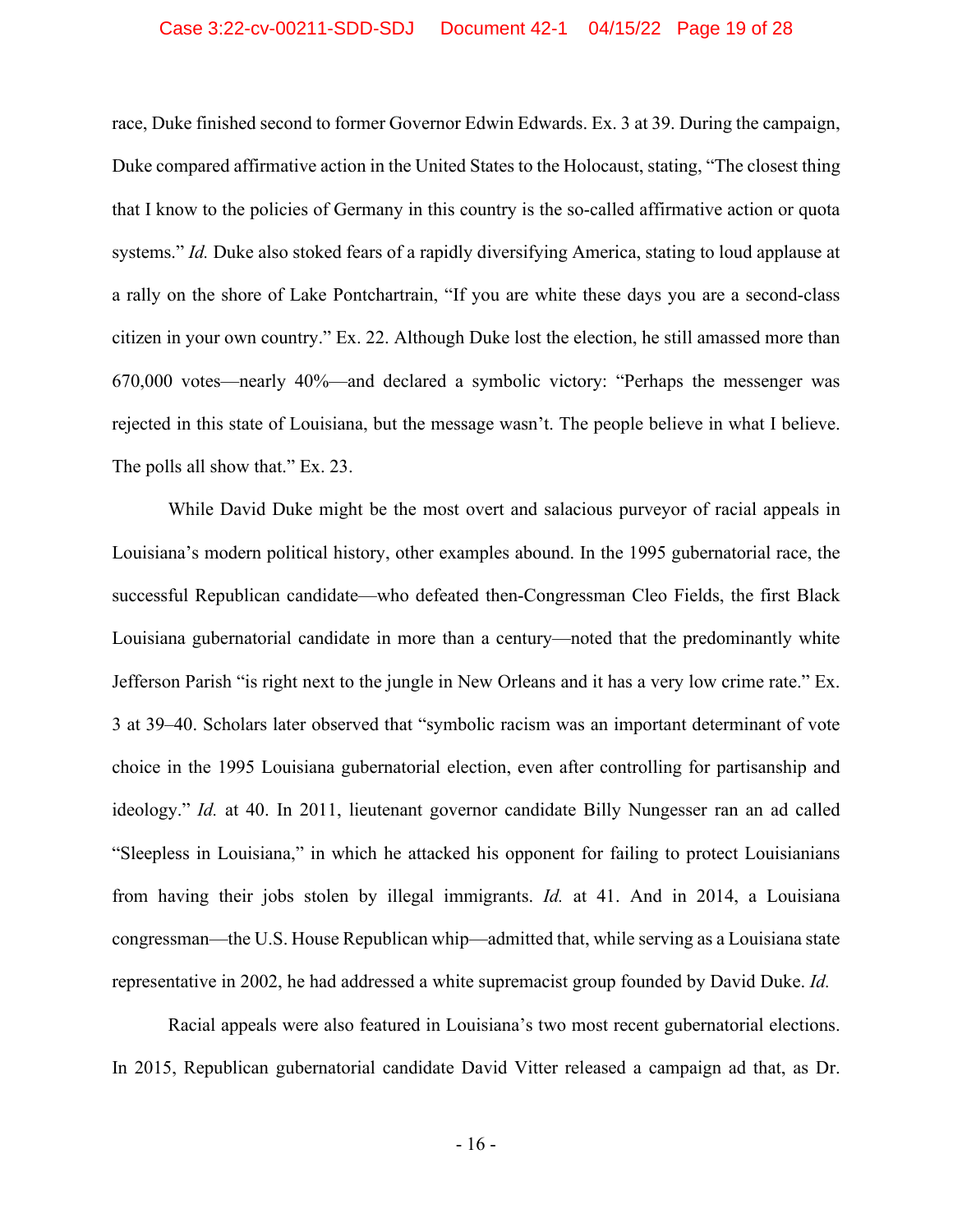#### Case 3:22-cv-00211-SDD-SDJ Document 42-1 04/15/22 Page 20 of 28

Lichtman observes, was "reminiscent of the notoriously racist Willie Horton ad." *Id.* at 42. The ad pictured now-Governor Edwards alongside former President Barack Obama and warned that "Edwards joined Obama" in promising to release "[f]ifty-five hundred dangerous thugs, drug dealers, back into our streets." *Id.* Four years later, Governor Edwards's Republican opponent released a campaign ad promising to "end taxpayer benefits for illegal immigrants," despite noncitizens being ineligible for such benefits. *Id.* In a different campaign ad, the Republican candidate falsely claimed that New Orleans was a sanctuary city for immigrants. *Id.* at 42–43.

In short, Louisiana's history of racial appeals in campaigns continues to this day. This factor also weighs in Plaintiffs' favor.

# **7. Senate Factor Seven: Black Louisianians are historically underrepresented in elected office.**

<span id="page-24-0"></span>As a consequence of Louisiana's history of voter suppression and racially polarized voting, Black Louisianians have struggled to win election to public office. Not a single Black candidate has been elected to statewide office in Louisiana since Reconstruction. Ex. 3 at 46–47. Since 1991, only four Black Louisianians have represented the state in Congress, and only once—from 1993 to 1997—have two Black Louisianians served in Congress at the same time. *Id.* at 47. And no Black Louisianian has been elected to Congress from a non-majority-Black district. *Id.*

Since 1990, the percentage of Black members of the Legislature has remained relatively constant. *Id.* Despite comprising one-third of the state's population, Black legislators constitute only 23.1% of the Louisiana State Senate and 22.9% of the Louisiana House of Representatives. *Id.* Currently, all Black members of the Legislature were elected from majority-Black districts. *Id.* at 47–48.

Black Louisianians are also underrepresented in the state's judiciary. *Id.* at 48. According to a 2018 study by researchers at the Newcomb College Institute of Tulane University, Black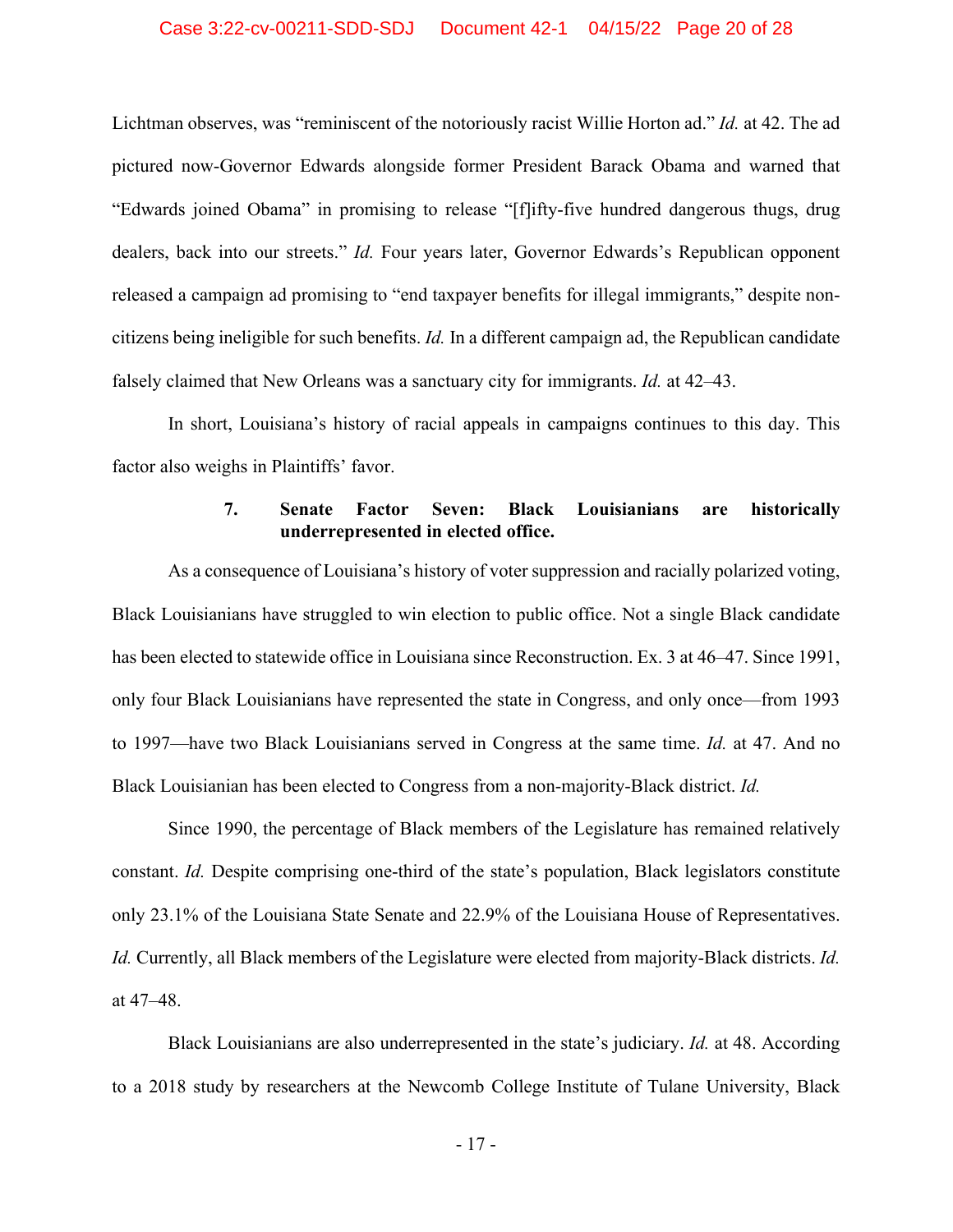Louisianians comprised just 23.4% of the state's judges. *Id.* And only one Black justice sits on the Louisiana Supreme Court. *Id.* at 48–49. This factor thus supports a finding of vote dilution.

# **8. Senate Factor Eight: Louisiana has not been responsive to its Black community.**

<span id="page-25-0"></span>Louisiana is largely unresponsive to the needs of its Black citizens in virtually every metric of general well-being: education, healthcare, economic opportunity, criminal justice, and environmental quality. The socioeconomic inequities created by this nonresponsiveness foreclose Black citizens' political participation, *see supra* Section I.D.5, and overall diminishes their quality of life.

In his report, Dr. Lichtman describes the vast disparities between Black and white Louisianians and how government nonresponsiveness has exacerbated this inequality. For example, Louisiana's public school system is majority-minority and consistently ranks near the bottom of state educational systems nationwide on measures for elementary and secondary schooling. Ex. 3 at 50–51. As for higher education, a study by the University of Southern California Race and Equity Center ranked Louisiana last on its higher education racial equity score for public institutions. *Id.* at 52. Notwithstanding these shortcomings, Louisiana slashed its spending on higher education by 44.9% from 2008 to 2017—the second-highest cut among all states. *Id.*

In the area of criminal justice, Louisiana has chronically underfunded its public defender system. *Id.* at 54–56. In January 2019, the Louisiana Public Defender Board found that the system is understaffed and only has the capacity to handle 21% of its workload—that is, the current workload for Louisiana public defenders is *five times* what it should be. *Id*. at 55.

Perhaps the most egregious instances of the state's nonresponsiveness to the Black community concern the environment and pollution. A stretch of petrochemical plants and refineries along the Mississippi River known as "Cancer Alley" or "Death Alley" is primarily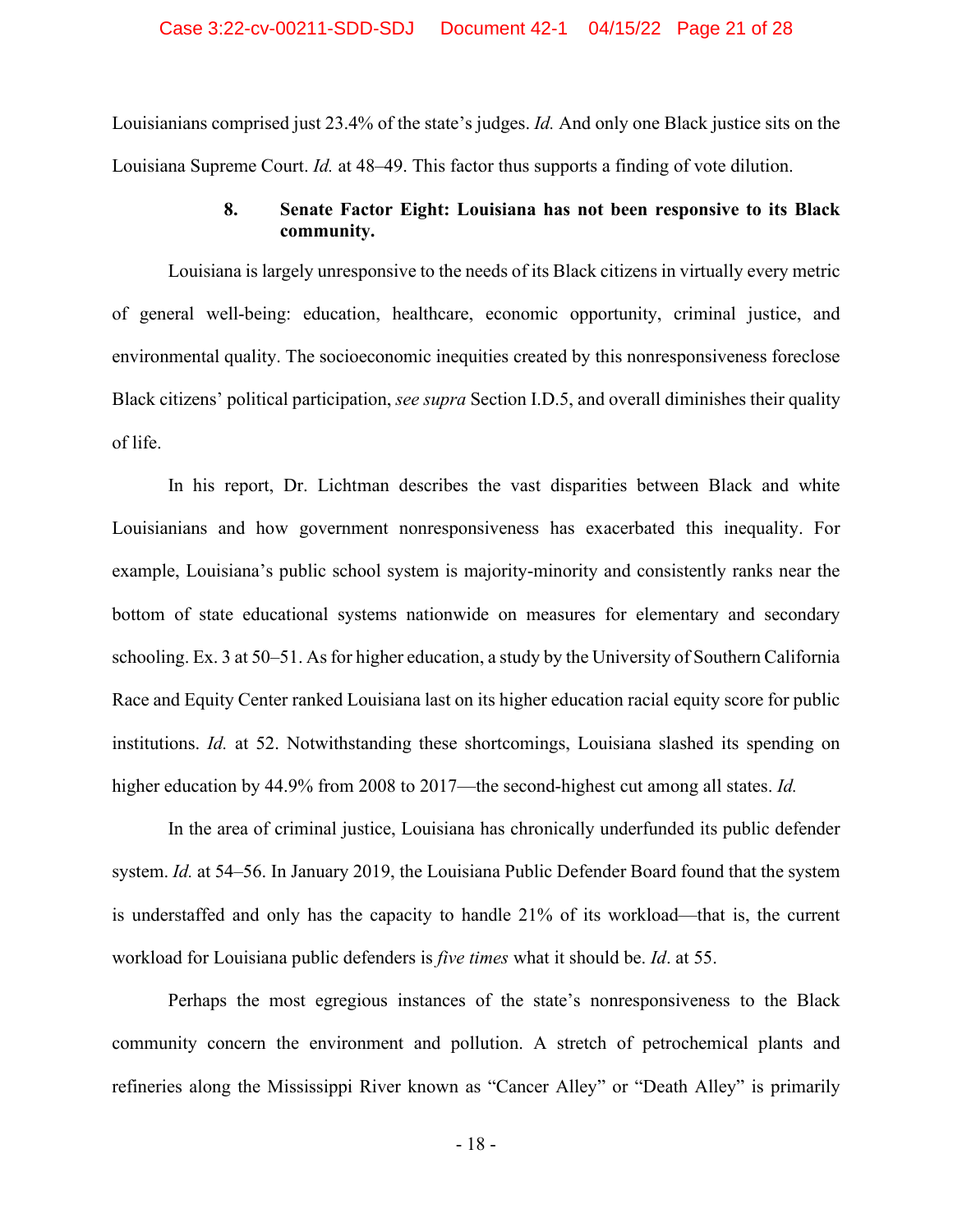#### Case 3:22-cv-00211-SDD-SDJ Document 42-1 04/15/22 Page 22 of 28

situated near impoverished Black neighborhoods. *Id.* at 56–57. A 2017 study by the U.S. Environmental Protection Agency reported six census tracks in this strip of land that fall within the 95th and 99th percentiles for air-toxic cancer risks. *Id.* at 57. A March 2021 report by the United Nations Human Rights Commission noted that "human rights experts today raised serious concerns about further industrialization of the so-called Cancer Alley in the southern U.S. state of Louisiana, saying the development of petrochemical complexes is a form of environmental racism." *Id.* A 2020 academic study found that exposure to particulate-matter pollution was highly correlated with concentrations of Black population in Louisiana. *Id.* at 57–58. The study additionally found that exposure to pollutants was correlated with COVID-19 deaths: Of the 10 Louisiana parishes with the highest death rates as of July 17, 2020, six were in, and two were adjacent to, "Cancer Alley." *Id.* at 58. Reports by academics and activists have tied the disproportionate impact of pollution on Louisiana's Black residents to government inaction. *Id.* at 58–60.

Ultimately, the stark socioeconomic disparities between Black and white Louisianians not only discourage political participation in the state's Black community—they are also exacerbated by government disregard and official nonresponsiveness. This factor also weighs in Plaintiffs' favor.

# **9. Senate Factor Nine: The justification for the new congressional map is tenuous.**

<span id="page-26-0"></span>Finally, no legitimate government interest justifies denying Black Louisianians the ability to elect candidates of their choice to Congress. HB 1 was met with resounding opposition from Black voters and legislators across the state, and Governor Edwards vetoed the new map because it fails to comply with the Voting Rights Act. *See* Exs. 12–18. Although lawmakers were on notice of HB 1's legal infirmities—and despite having before them various proposed congressional plans

- 19 -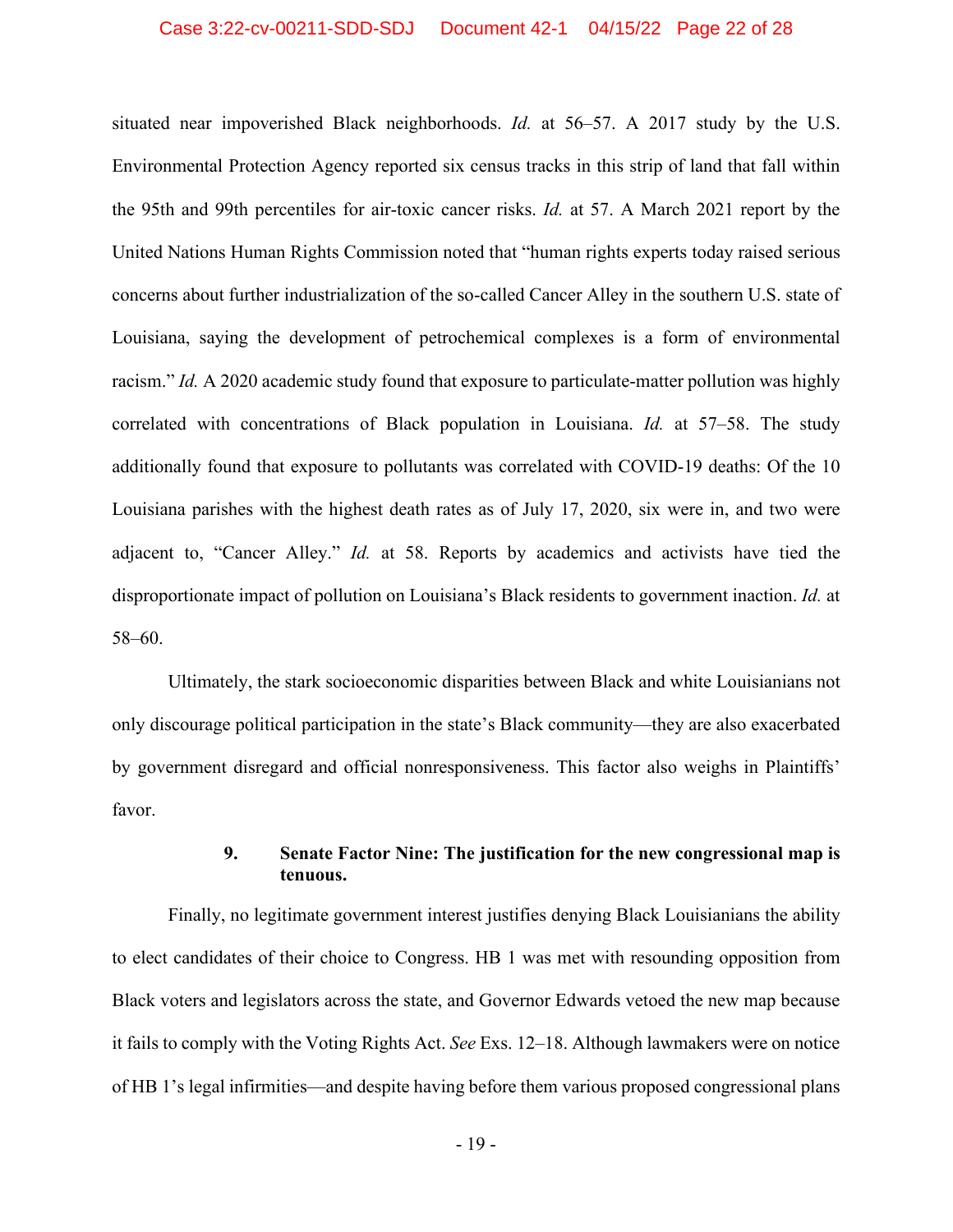that included a second minority-opportunity congressional district—they nevertheless chose not to draw one. *See id.* Although the Legislature touted preservation of past district boundaries as a rationale for HB 1, *see* Ex. 13, this is insufficient: A desire to keep things the same simply does not justify the continued dilution of Black voting strength—or, for that matter, excuse the requirements of federal law.

# **10. Black Louisianians are significantly underrepresented—and white Louisianians are significantly overrepresented—under HB 1.**

<span id="page-27-0"></span>Although not one of the enumerated Senate Factors, proportionality "provides some evidence of whether 'the political processes leading to nomination or election in the State or political subdivision are not equally open to participation'" by Black Louisianians. *LULAC*, 548 U.S. at 437 (quoting 52 U.S.C. § 10301(b)); *cf. De Grandy*, 512 U.S. at 1012 (noting that "proportionality . . . is obviously an indication that minority voters have an equal opportunity, in spite of racial polarization, 'to participate in the political process and to elect representatives of their choice.'" (quoting 52 U.S.C. § 10301(b))).

HB 1's disproportionality is readily apparent. Black Louisianians make up 33.13% of the state's total population and 31.25% of its voting-age population. Ex. 1 ¶¶ 14, 18. But under the new congressional plan, Black Louisianians will be able to elect their candidates of choice in less than *17%* of the state's congressional districts. By contrast, white Louisianians comprise 55.75% of the state's total population and 58.31% of its voting-age population, *id.*—and yet will be able to elect their candidates of choice in more than 83% of the state's congressional districts. There is no justification for this strikingly disparate treatment.

The creation of a second congressional district in which Black voters will be able to elect their preferred candidates—as otherwise required by Section 2—would bring Louisiana much closer to proportionality. Under Mr. Cooper's illustrative plans, Black Louisianians would be able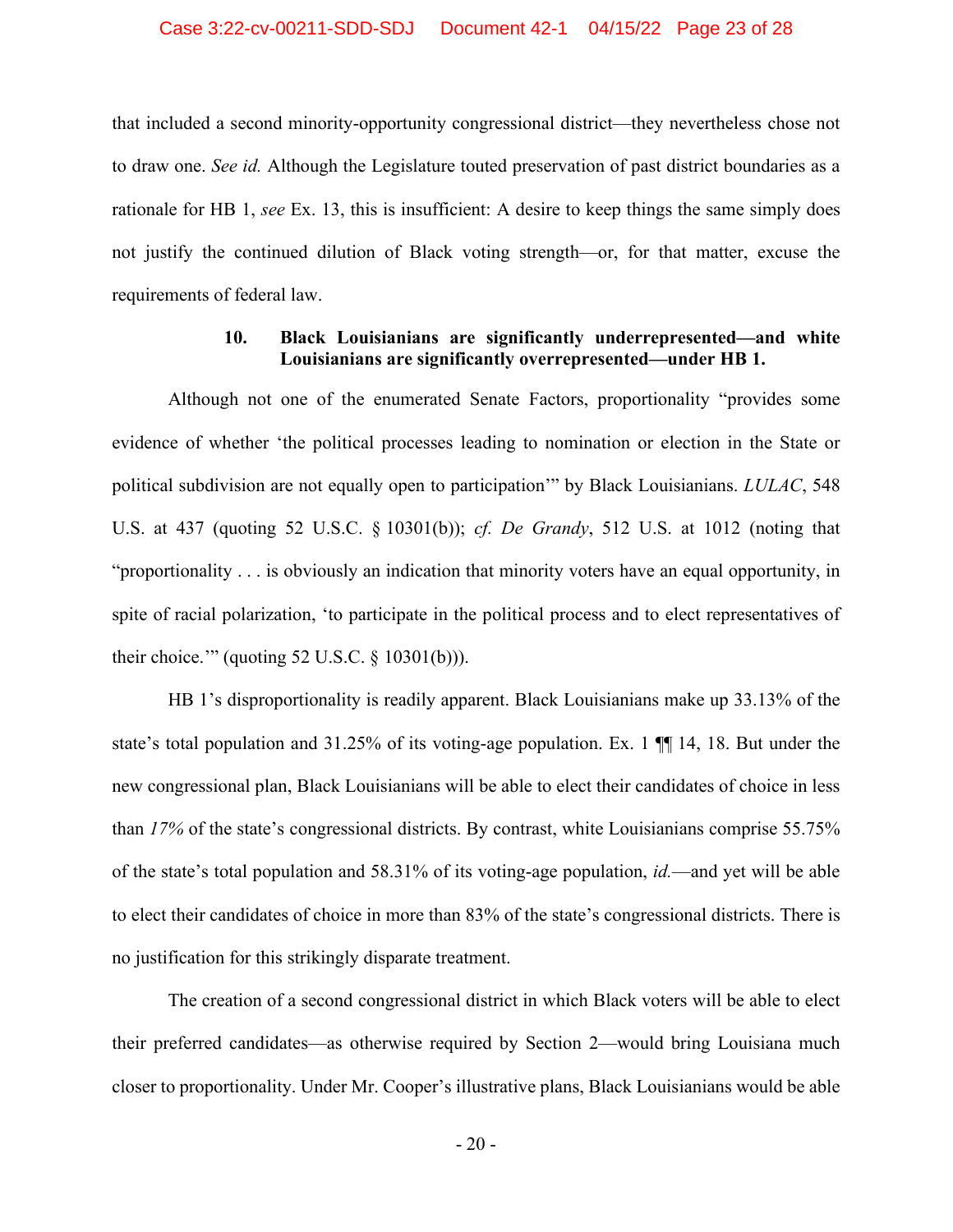#### Case 3:22-cv-00211-SDD-SDJ Document 42-1 04/15/22 Page 24 of 28

to elect their preferred candidates in one-third of the state's districts—roughly equal to their share of the population. White Louisianians, in turn, would be able to elect their preferred candidates in the remaining two-thirds of districts—still more than 10 percentage points higher than their share of the state's population.

### <span id="page-28-0"></span>**II. Plaintiffs and other Black Louisianians will suffer irreparable harm absent a preliminary injunction.**

Plaintiffs will suffer irreparable harm absent preliminary injunctive relief. The candidate qualification period for the 2022 congressional elections is scheduled to begin on July 20, 2022, with the state's open primary election following on November 8. *See* Ex. 24. If this deadline and the elections that follow occur under HB 1's unlawful congressional map, then Black Louisianians' voting rights will be unlawfully diluted—a violation of their fundamental rights for which there is no adequate remedy. "[O]nce the election occurs, there can be no do-over and no redress" for citizens whose voting rights were violated. *League of Women Voters of N.C. v. North Carolina*, 769 F.3d 224, 247 (4th Cir. 2014). Accordingly, "[c]ourts routinely deem restrictions on fundamental voting rights irreparable injury." *Id.* (citing *Obama for Am. v. Husted*, 697 F.3d 423, 436 (6th Cir. 2012); *Williams v. Salerno*, 792 F.2d 323, 326 (2d Cir. 1986)).

#### <span id="page-28-1"></span>**III. The balance of equities and the public interest favor injunctive relief.**

The balance of the equities and the public interest, which "merge when the Government is the opposing party," *Nken v. Holder*, 556 U.S. 418, 435 (2009), also strongly favor injunctive relief. As courts have recognized, the "cautious protection of . . . franchise-related rights is without question in the public interest." *Charles H. Wesley Educ. Found., Inc. v. Cox*, 408 F.3d 1349, 1355 (11th Cir. 2005); *accord Ga. State Conf. of NAACP v. Fayette Cnty. Bd. of Comm'rs*, 118 F. Supp. 3d 1338, 1348–49 (N.D. Ga. 2015) ("[T]he public interest is best served by ensuring not simply that more voters have a chance to vote but ensuring that all citizens . . . have an equal opportunity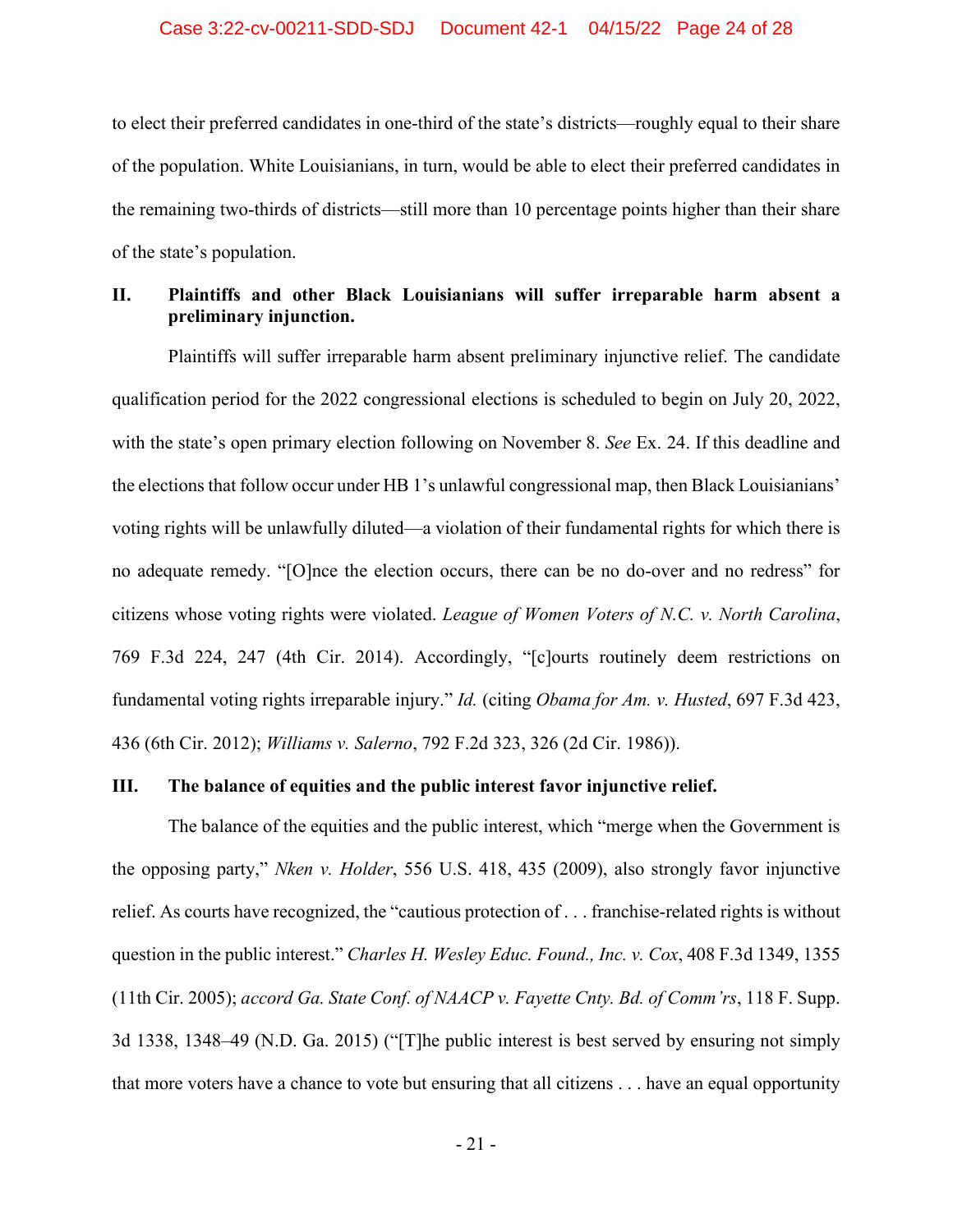#### Case 3:22-cv-00211-SDD-SDJ Document 42-1 04/15/22 Page 25 of 28

to elect the representatives of their choice."). Moreover, "[i]t is clear that it would not be equitable or in the public's interest to allow the state . . . to violate the requirements of federal law, especially when there are no adequate remedies available." *Valle del Sol Inc. v. Whiting*, 732 F.3d 1006, 1029 (9th Cir. 2013) (second alteration in original) (quoting *United States v. Arizona*, 641 F.3d 339, 366 (9th Cir. 2011)); *see also Bank One, Utah v. Guttau*, 190 F.3d 844, 848 (8th Cir. 1999) ("[T]he public interest will perforce be served by enjoining the enforcement of the invalid provisions of state law."). Accordingly, the public interest would most assuredly be served by enjoining implementation of a congressional districting scheme that violates Section 2.

Significantly, enjoining HB 1—and implementing a remedial congressional plan—would be more than feasible at this time. Courts must weigh the benefits and import of injunctive relief in the voting rights context against the confusion it might cause, particularly "[a]s an election draws closer." *Purcell v. Gonzalez*, 549 U.S. 1, 4–5 (2006) (per curiam); *see also Merrill v. Milligan*, 142 S. Ct. 879, 879–80 (2022) (Kavanaugh, J., concurring) (cautioning against enjoining congressional maps when beginning of election is "imminent"). But here, the qualifying period for Louisiana's congressional candidates does not begin until July 20—more than *three months* from now. Ex. 24. And given the state's unique jungle primary, the open congressional primary election will not occur until November 8, with early voting commencing on October 25. *Id.*; *cf. Merrill*, 142 S. Ct. at 879 (Kavanaugh, J., concurring) (staying preliminary injunction of congressional map issued on January 24 where early voting for primary election purportedly began on March 30); *Wis. Legislature v. Wis. Elections Comm'n*, 142 S. Ct. 1245, 1251 (2022) (per curiam) (vacating court-ordered maps and remanding for adoption of new maps on March 23 where early voting for primary election is scheduled to begin on July 26).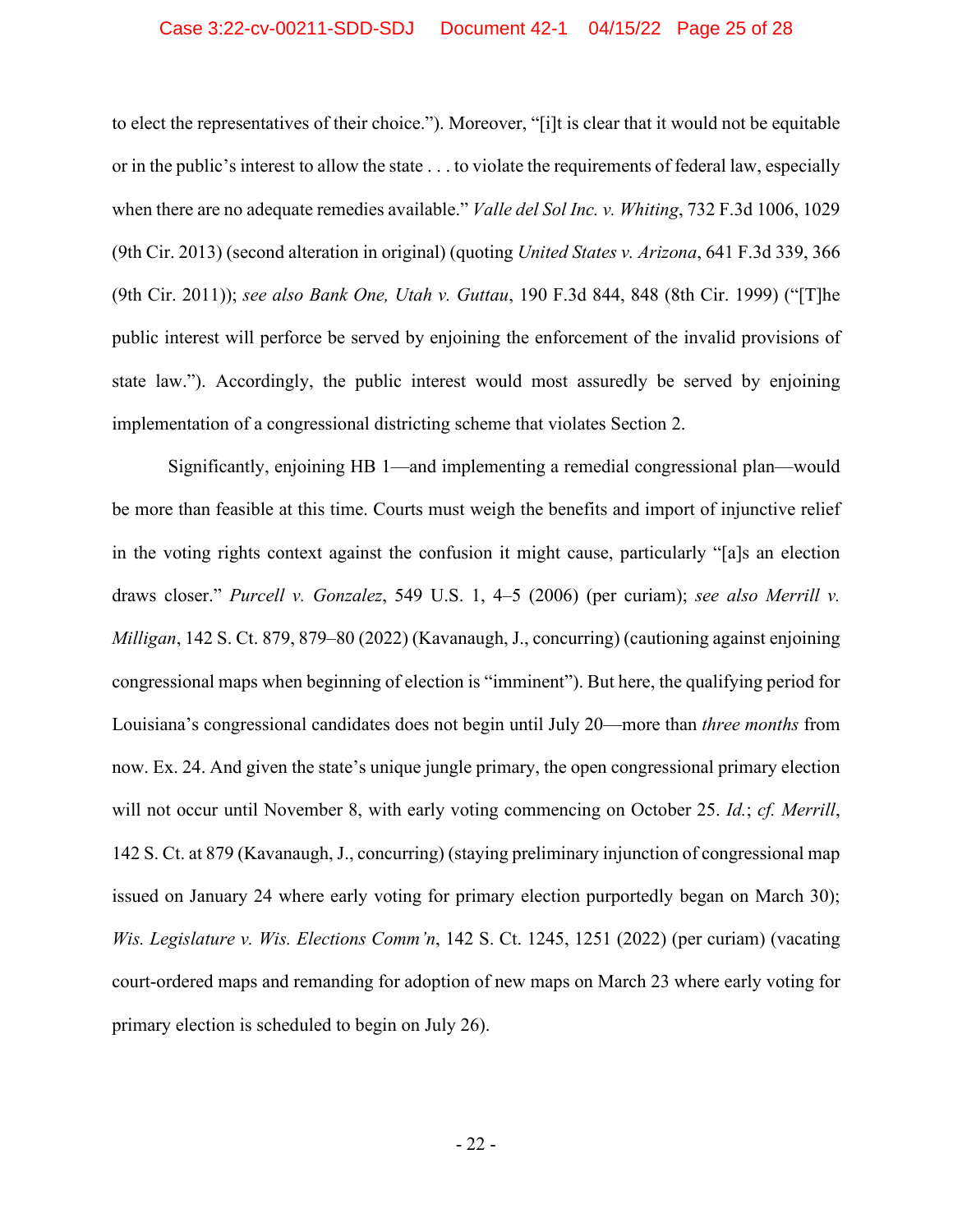Indeed, the feasibility of implementing a remedial map in this case was underscored *by Defendant himself* in previous state court litigation. In objecting to a state court's exercise of jurisdiction over redistricting claims as premature, Defendant argued that the Legislature could override Governor Edwards's veto of another plan passed during its regular session "in a veto session[] before [the] fall elections." Declinatory, Dilatory, & Peremptory Exceptions on Behalf of the Secretary of State to Plaintiffs' Petition for Injunctive & Declaratory Relief at 3, *Bullman v. Ardoin*, No. C-716690 (La. 19th Jud. Dist. Ct. Mar. 16, 2022) (attached as Ex. 26); *see also* Declinatory, Dilatory, & Peremptory Exceptions on Behalf of Clay Schexnayder, in His Official Capacity as Speaker of the Louisiana House of Representatives, and Patrick Page Cortez, in His Official Capacity as President of the Louisiana Senate at 4, *Bullman v. Ardoin*, No. C-716690 (La. 19th Jud. Dist. Ct. Mar. 29, 2022) (attached as Ex. 27) ("Even if the Governor vetoes a congressional redistricting bill from the 2022 Regular Session, the Legislature has an opportunity to override the veto in a veto session, or to call into session another Extraordinary Session, before the fall elections.").<sup>[3](#page-30-0)</sup> The Legislature's regular session is scheduled to end on June 6, 2022, Ex. 25; accordingly, Defendant represented to the state court that a new map could be passed and implemented *after* June 6 of this year—nearly two months from now. Defendant's view confirms that there is ample time for this Court to consider Plaintiffs' motion and order the adoption of a remedial congressional map that complies with Section 2 ahead of the 2022 elections.<sup>[4](#page-30-1)</sup>

<span id="page-30-0"></span><sup>3</sup> Defendant repeated this argument in a motion for a stay of the state court proceedings. *See* Motion for Stay to Be Taken up After Exception Hearing, If Exceptions Are Denied by the District Court at 3, *Bullman v. Ardoin*, No. C-716690 (La. 19th Jud. Dist. Ct. Mar. 24, 2022) (attached as Ex. 28).

<span id="page-30-1"></span><sup>4</sup> Notably, if the Court were to give the Legislature an opportunity to craft a remedial congressional plan in the first instance, then it would need to allow only a brief period to craft a new map—especially given that Louisiana contains only six congressional districts, and the availability of alternative maps introduced during the legislative process and by Mr. Cooper in this litigation. *See, e.g.*, *Harper v. Hall*, 867 S.E.2d 554, 558 (N.C. 2022) (providing 14 days for legislature to adopt new congressional *and* state legislative plans); *League of Women Voters of Ohio v. Ohio Redistricting Comm'n*, Nos. 2021-1193, 2021-1198, 2021-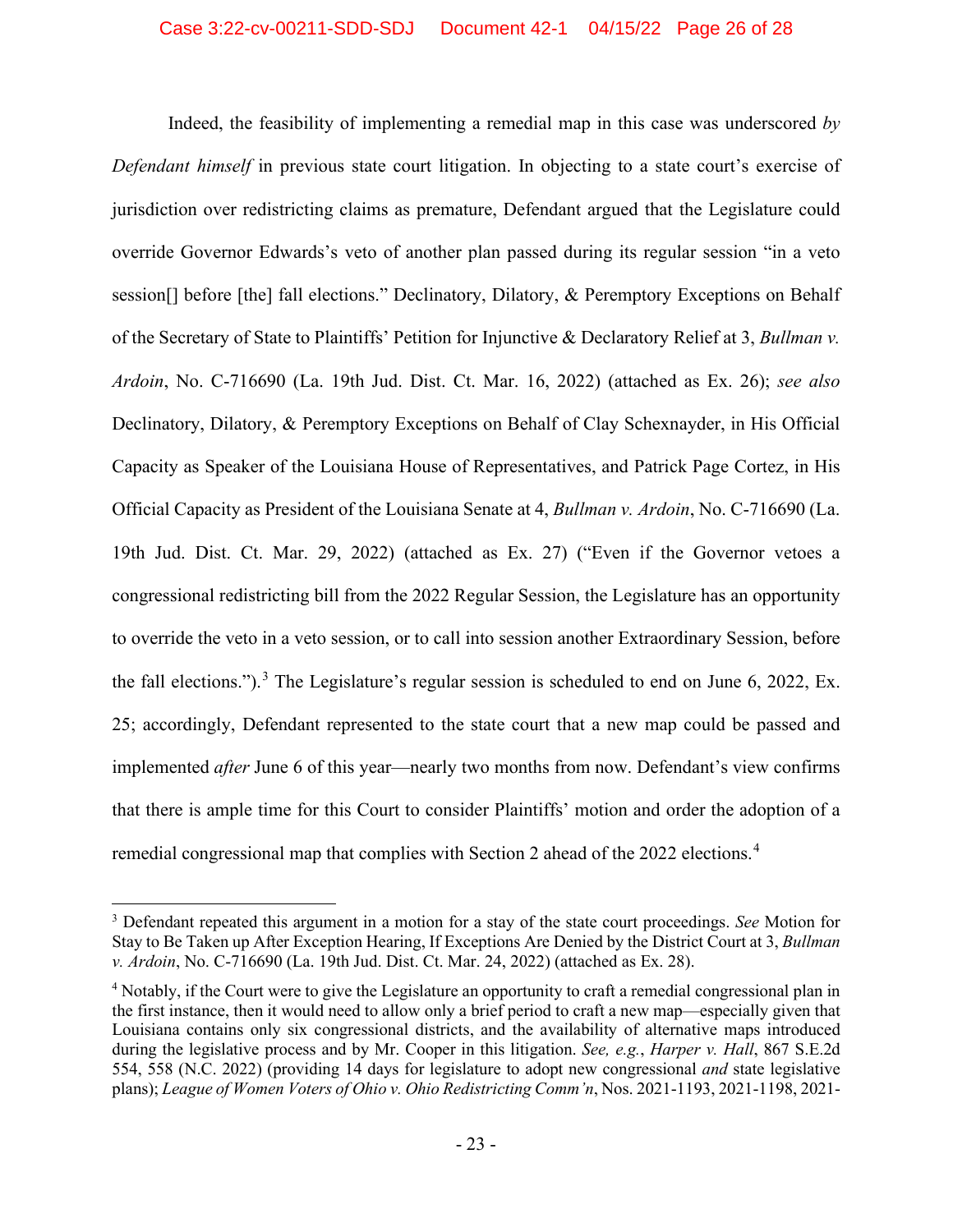### **CONCLUSION**

<span id="page-31-0"></span>Plaintiffs have readily demonstrated that HB 1 violates Section 2 of the Voting Rights Act, and the equities weigh strongly in favor of immediate relief to safeguard the fundamental voting rights of Black Louisianians. Plaintiffs therefore request that the Court preliminarily enjoin implementation of HB 1 and ensure the creation of a second congressional district in which Black voters have the opportunity to elect their preferred candidates. Plaintiffs further request that the Court expedite its consideration of this motion to ensure that necessary remedies are timely adopted and a lawful congressional map is in place well in advance of this year's midterm elections.

# [SIGNATURE BLOCK ON NEXT PAGE]

<sup>1210, 2022</sup> WL 110261, at \*28 (Ohio Jan. 12, 2022) (providing 10 days for redistricting body to adopt new state legislative plans).